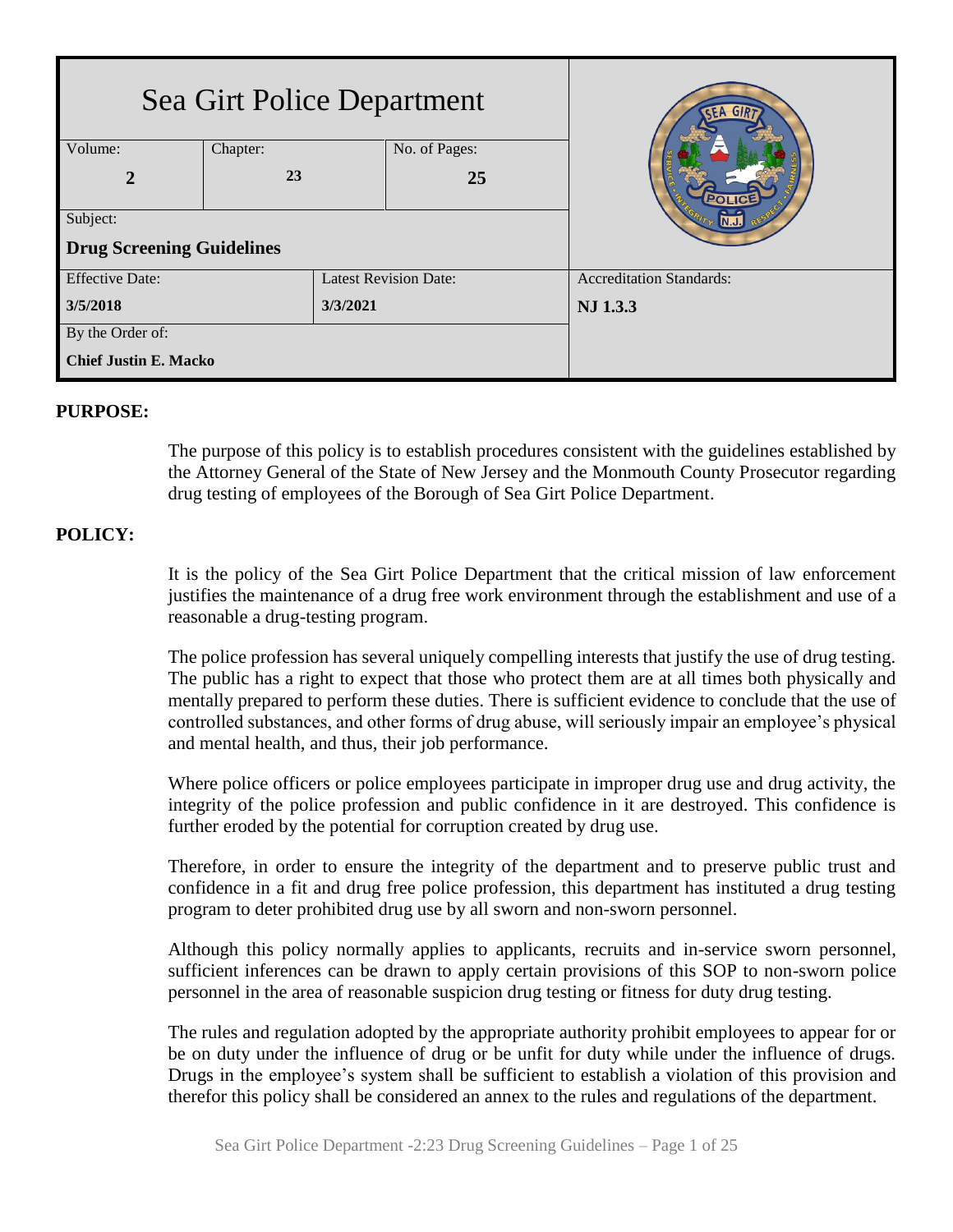#### **PROCEDURE:**

#### **I. DEFINITIONS**

- A. **Applicant** Any person who applies for the position as a law enforcement officer in the Sea Girt Police Department, who will be responsible for the enforcement of criminal laws of this State and will be authorized to carry a firearm under N.J.S.A. 2C:39-6.
- B. **Drug Test** Compulsory production and submission of urine by an employee in accordance with these established procedures for laboratory analysis to detect prohibited drug use.
- C. **Employee** Any civilian employee assigned to or under the supervision of the police department.
- D. **Officer** A sworn police officer, regardless of rank or assignment, who is responsible for the enforcement of the criminal laws of this state and is authorized to carry a firearm under N.J.S.A. 2C:39-6. Officer shall include Special Law Enforcement Officer Class IIs.
- E. **Positive Result** The result given to a specimen that is tested and confirmed to be positive for a controlled substance following laboratory analysis and a review by a medical review officer at the laboratory after comparison with the medication information report and it is determined that any substance listed on the report does not explain the test result.
- F. **Random Selection** Method by which every police officer regardless of rank or assignment has an equal chance of being selected for drug testing each and every time a drug test is conducted.
- G. **Reasonable Suspicion** Quantity of proof or evidence that is more than a hunch, but less than probable cause. Reasonable suspicion must be based on specific, articulable, objective facts and any rationally derived inferences from those facts about the conduct of an individual that would lead a reasonable person to suspect that the individual is or has been using drugs while either on or off duty.
- H. **Recruit/Trainee** Any applicant who is undergoing mandatory basic training in a police academy.
- I. **Special Law Enforcement Officer Class II (SLEOII)** Officers of this class shall be authorized to exercise full powers and duties similar to those of a permanent regularly appointed full-time police officer in accordance with department directives and guidelines established by the New Jersey Attorney General.
- J. **Supervisor** A sworn officer formally assigned to a position having day-to-day responsibility for supervising subordinates or who is responsible for commanding a work unit.

## **II. ELIGIBILITY – GENERAL**

## A. **Applicants:**

1. Applicants for the position of Police Officer and Special Law Enforcement Officer Class II (SLEOII) shall be required to submit a urine specimen prior to appointment. Applicants also include existing regular law enforcement officers with valid PTC certificates seeking employment with this department as police officers.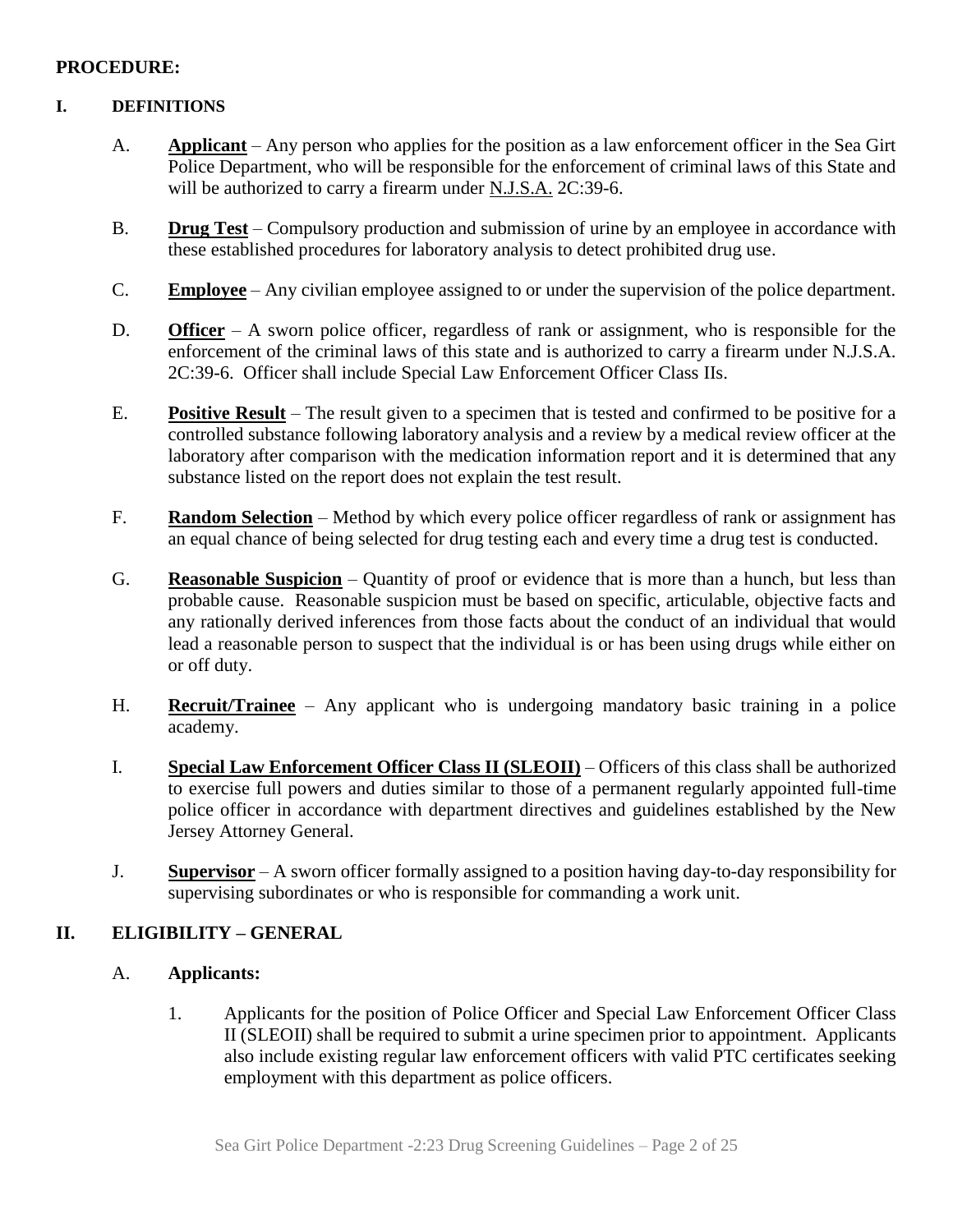- a. Applicant will be required to submit to drug testing once a conditional offer of employment is made. This shall be part of the background investigation process.
- 2. Any person making application for a civilian position, to include Special Law Enforcement Officer Class I (SLEOI) shall be required to submit a urine specimen after they are given a conditional offer of employment but prior to appointment.
- 3. Any person who was employed as a civilian employee or Special Law Enforcement Officer Class I prior to March  $5<sup>th</sup>$ , 2018, who is making application for a position of Police Officer or Special Law Enforcement Officer Class II shall be required to submit a urine specimen at any time prior to appointment.
- 4. A negative result is a condition of employment.
- 5. If the applicant is currently employed by another agency as a sworn law enforcement officer and the officer tests positive for unlawful drug use, the officer's employing agency shall be notified of the test results without undue delay.
- 6. Any Sea Girt Police Department police officer who is an applicant in another jurisdiction and yields a positive drug test result after undergoing drug testing by that jurisdiction in comportment with the guidelines established by the Attorney General of the State of New Jersey shall be:
	- a. Immediately suspended from all duties;
	- b. Terminated from employment as a police officer upon final disciplinary action;
	- c. Reported to the central drug registry maintained by the State Police;
	- d. Permanently barred from future law enforcement employment in the State of New Jersey.
- 7. A statement of this requirement to submit a urine sample for drug screening shall be included in the application for employment.

## B. **Recruit/Trainee:**

- 1. Recruits/trainees shall be required to submit one or more urine specimens for testing at any time while they attend a mandatory basic training course. All drug testing conducted during mandatory basic training will comply with the rules and regulations established by the Police Training Commission.
- 2. All newly appointed officers shall be informed that drug testing is mandatory during their basic training.
- 3. A negative result(s) is a condition of continued employment.
- 4. Individual trainees may also be required to submit a urine specimen for testing when reasonable suspicion exists to believe that the trainee is illegally using drugs. A recruit/trainee shall be ordered to submit to a drug test based on reasonable suspicion only with the approval of the County Prosecutor, the Chief of Police, or the academy director.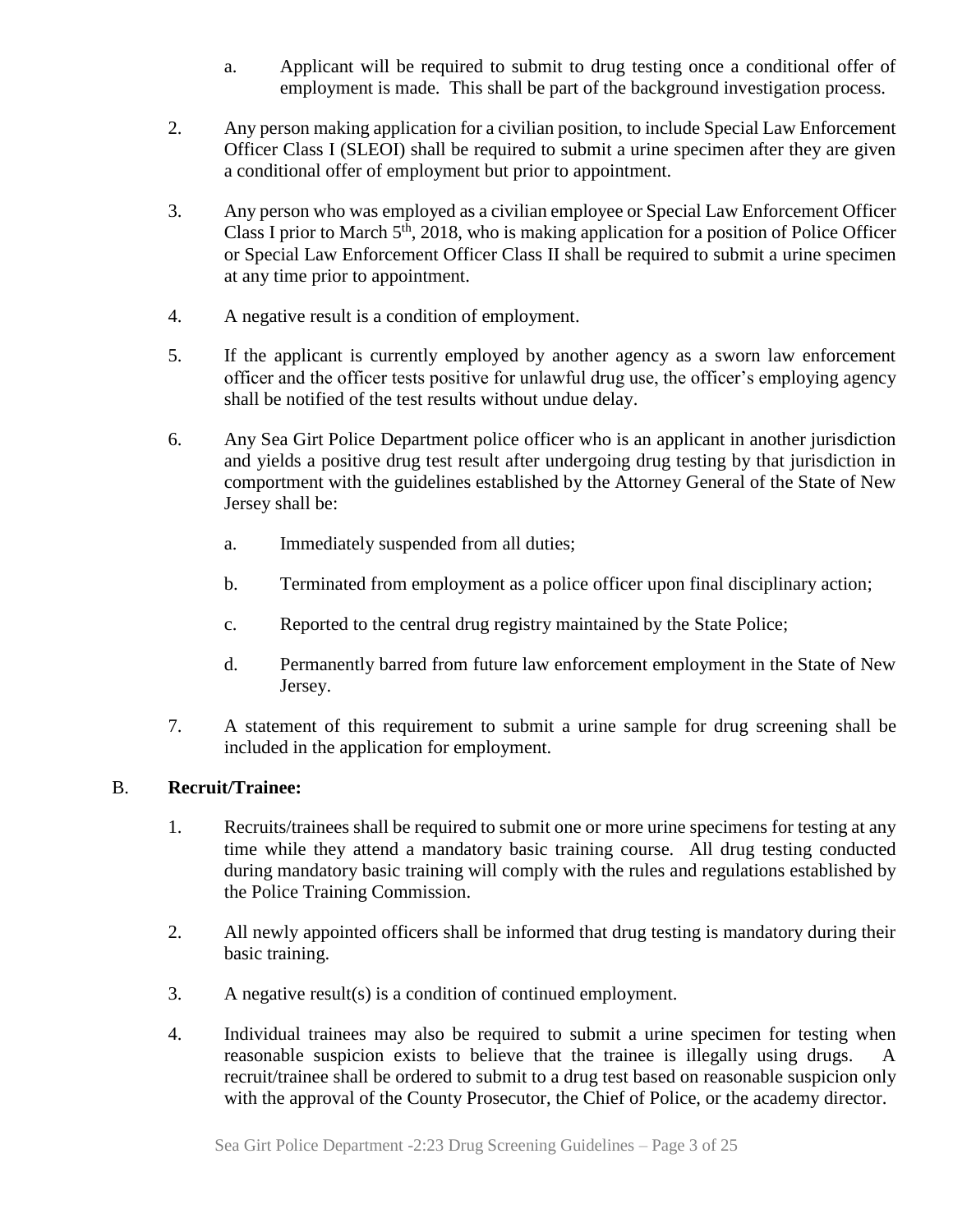#### C. **Officers/Random Selection:**

- 1. Urine specimens shall be ordered from officers who have been randomly selected to submit to a drug test.
- 2. **Frequency/Number to be tested**: Approximately ten percent of the sworn workforce (including SLEOII personnel) shall be randomly selected each time. The frequency of the selection shall be at the sole discretion of the Chief of Police, which shall be at a minimum of two tests per calendar year.

## 3. **Random Selection System**:

- a. The formula for determining ten percent of the sworn workforce shall be the total number of sworn officers and SLEOII officers employed at the time of the selection.
- b. The number of officers selected shall be the number rounded up to the next highest whole number of officers.
- c. Since the officers are randomly selected, regardless of rank, the dates the testing will occur shall be selected using a method in which the result is outside of the control of the current eligible workforce. The testing date shall be selected using the procedure set for the in Appendix A of this directive.
- d. Officers who are on extended sick/injured leave and trainees in the police academy will be excluded from the agency random selection. Any officer excluded from the agency random selection process shall not be counted in the formula for determining the total number of officers to be selected. (For the purposes of this Policy, "extended sick/injured leave" is defined as an illness/injury in which the officer's return is not anticipated for at least one month from the date of the selection process.) Any exclusion shall be documented. Trainees shall be subject to the police academy's drug screening process.
- e. The method of random selection shall ensure that every officer in the agency has an equal chance to be selected for testing each and every time a selection takes place. Random selection can be conducted through a software application designed specifically for the purpose random drug testing selection or through a manually operated system which is designed to ensure the identities of those being selected are hidden from the person making the selection.
- 4. A negative test result is a condition of continued employment.
- 5. Officer(s) randomly selected who are on sick leave, vacation leave, leave of absence, special day off, or away on official business shall be immediately tested upon their return without exception.
- 6. **Confidentiality of those to be tested**: Any employee of this department who discloses the identity of an officer selected for random drug testing or the fact that a random drug test is scheduled to take place prior to the collection of urine specimens shall be subject to disciplinary action. Any officer who discloses that they had supplied a sample for random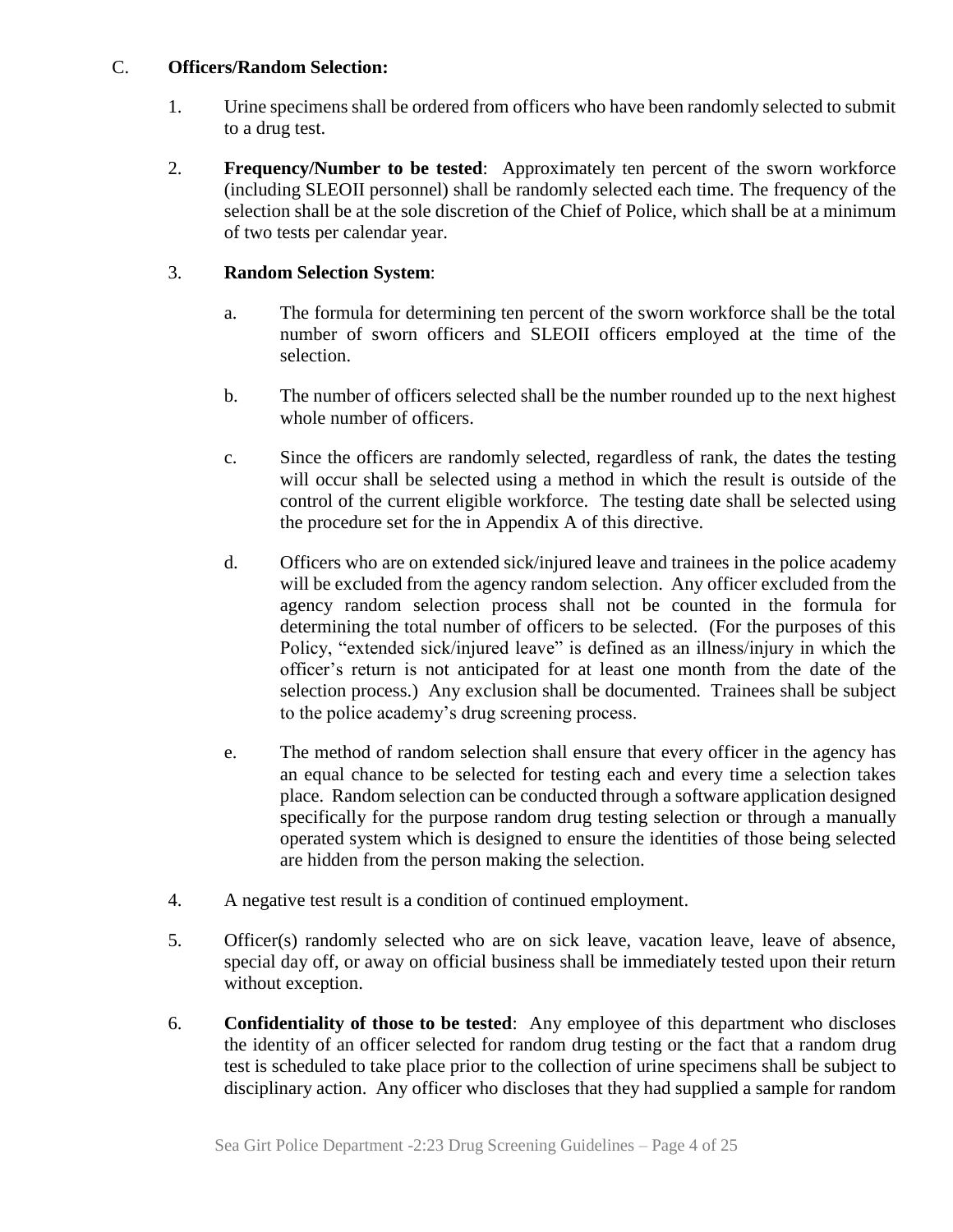drug testing prior to ALL urine samples being collected shall be subject to disciplinary action.

## D. **Officers/Reasonable Suspicion:**

- 1. In addition to random testing, urine specimens shall be ordered from any officer when reasonable suspicion exists to believe that the officer is improperly using drugs. For this purpose, urine specimens shall not be ordered from the officer without the approval of the Monmouth County Prosecutor or the Chief of Police.
- 2. A negative test result is a condition of continued employment.
- 3. If an officer refuses to submit to a drug test based on reasonable suspicion after being lawfully ordered to do so, the officer shall be charged with gross insubordination and also is subject to the same penalties as for those who test positive for the illegal use of drugs, see subsection VII.
- 4. Regardless of the reason for testing, any officer who tests positive for improper drug use or refuses to submit to a drug test, and who resigns or retires in lieu of disciplinary action or prior to the completion of final disciplinary action, shall be reported to the central drug registry maintained by the State Police and shall be permanently barred from future law enforcement employment in New Jersey.
- 5. Any employee who has reason to believe that a member of this agency is utilizing illegal drugs must report that suspicion or face disciplinary action.
- 6. Any employee having reasonable suspicion of illegal drug use by another employee must report it by way of a confidential report to the Chief of Police or the internal affairs commander. The report shall detail the facts that form the basis of reasonable suspicion of illegal drug use.

# E. **Fitness for Duty Examinations (physical and/or psychological examinations);**

- 1. Urine samples may be requested by a physician/psychologist designated by the Borough of Sea Girt during any scheduled and announced medical examination or a fitness for duty examination (physical and/or psychological examination). The subsequent collection and analysis of any specimen obtained through a medical examination or fitness for duty examination (physical and/or psychological examinations) will be under the control of the Sea Girt Borough designated physician/psychologist.
- 2. All personnel shall be required to submit to urine testing when told to by the Sea Girt Borough physician or Sea Girt Borough designated physician/psychologist.
- 3. Failure to submit to this physician/psychologist ordered urine testing shall be considered a form of gross insubordination and subject to termination upon final disciplinary action.

## F. **Civilian Personnel – Reasonable Suspicion/Fitness for Duty Examinations (physical and/or psychological examinations):**

1. Civilian personnel are often called upon to perform a myriad of duties that had traditionally been performed by sworn police officers. These duties require civilians to act and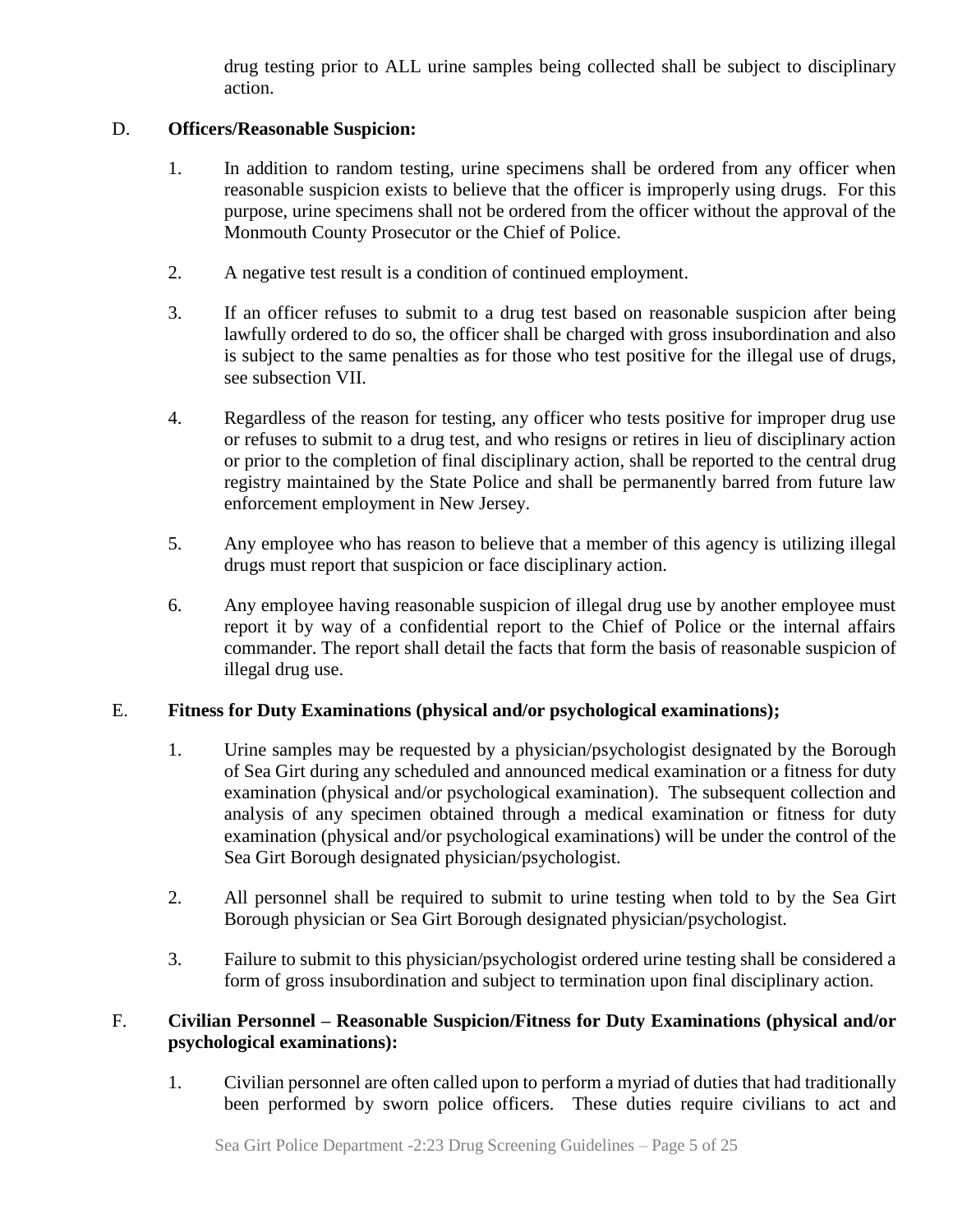otherwise make decisions that are a matter of public safety and include, but are not limited to the following positions:

- a. Records personnel;
- b. Special Law Enforcement Officer Class I personnel;
- c. School Crossing Guards;
- d. Other civilian personnel which may be assigned to perform duties within the Police Department.
- 2. Urine specimens shall be ordered from any civilian employee when reasonable suspicion exists to believe that the employee is improperly using drugs. For this purpose, urine specimens shall not be ordered from the employee without the approval of the Chief of Police, internal affairs supervisor or their designees.
- 3. Reasonable suspicion drug testing and fitness for duty drug testing will normally be performed by a physician/psychologist or facility designated by the Borough Administrator.
- 4. If an employee refuses to submit to a drug test based on reasonable suspicion after being lawfully ordered to do so, the employee is subject to termination upon final disciplinary action for gross insubordination.
- G. Any employee who has reason to believe that a member of this agency is utilizing illegal drugs must report that suspicion or face disciplinary action. These suspicions must be reported by way of a confidential report to the Chief of Police or the internal affairs supervisor. The report shall detail the facts that form the basis of reasonable suspicion of illegal drug use.

## **III. PRELIMINARY PROCEDURES**

## A. **Police Applicants:**

- 1. All applicants for law enforcement positions shall be notified that the pre-employment process will include drug testing. This notification (Attachment A) will also indicate the following:
	- a. A negative result is a condition of employment and that a positive result will:
		- i. Cause the applicant being dropped from consideration for employment;
		- ii. Preclude the applicant from being considered for future law enforcement employment for a period of two years from the date of the drug test;
		- iii. If the applicant is currently employed by another agency as a law enforcement officer and the officer tests positive for illegal drug use, the officer's employing agency will be notified of the test results and the officer will be terminated from employment and permanently barred from future law enforcement employment in New Jersey; and;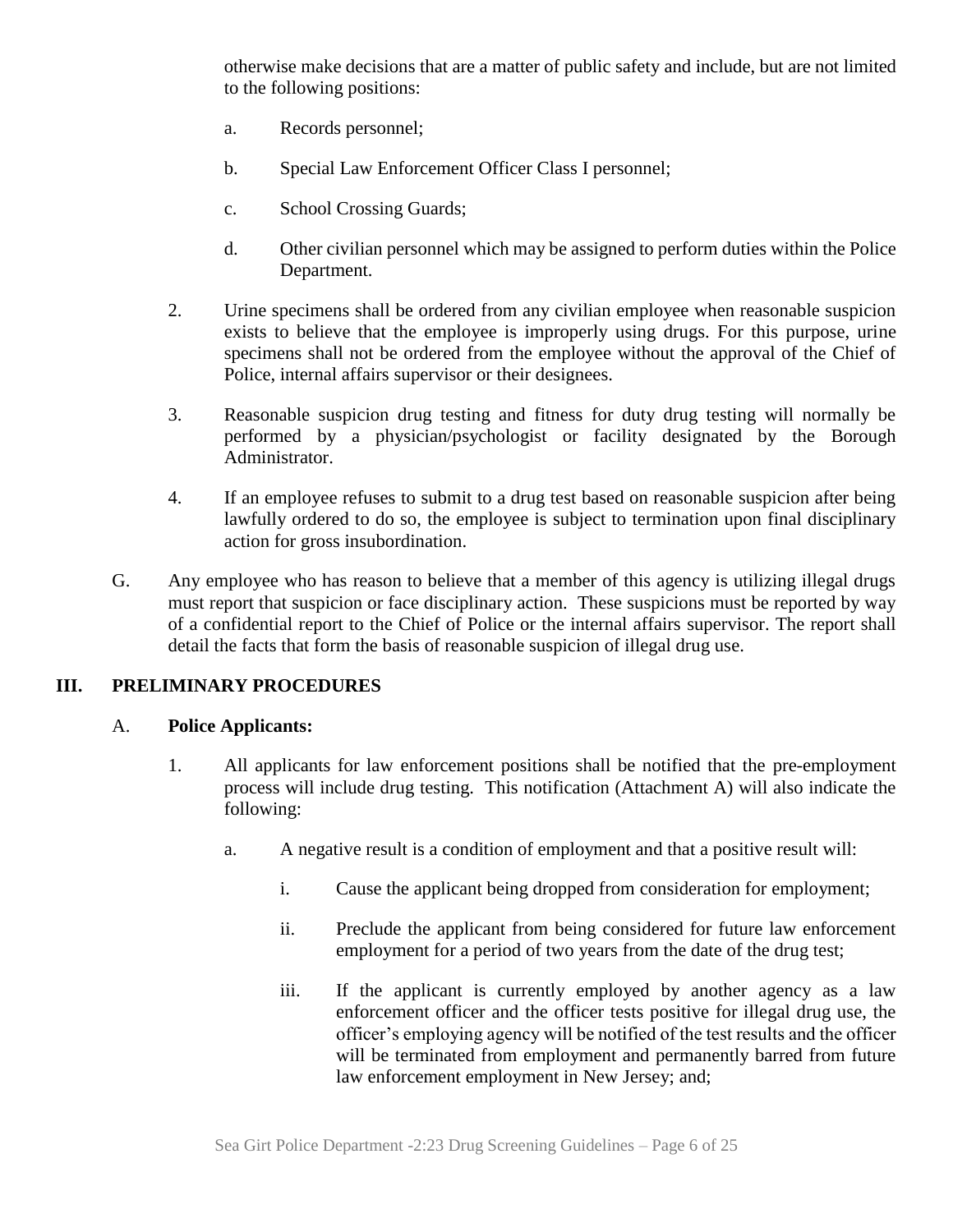- iv. Refusal to submit to a drug test shall result in their no longer being considered for law enforcement employment in New Jersey.
- 2. After receiving a conditional offer of employment, the applicant will be required to complete the Drug Testing Medication Information Form (Attachment D) form prior to submission of a urine specimen. This form shall list all medications, both prescription and over-the-counter, that were ingested within the last fourteen (14) days. The conditional offer of employment is a prerequisite for completion of this form. Applicants who have not received a conditional offer of employment SHALL NOT be required to complete a Drug Testing Medication Information Form. However, applicants who have not received a conditional offer of employment can be required to complete a Drug Testing Medication Information Form if, following submission of their specimen to the State Toxicology Lab for analysis, this agency receives a report indicated that the specimen tested positive for a controlled substance.
	- a. The Drug Testing Medication Information form shall be confidential. This form shall be completed by the applicant, sealed, and remain sealed unless their specimen tested positive for a controlled substance.
- 3. Applicants shall subject to the acquisition procedures set forth in section IV.

# B. **Recruit/Trainee:**

- 1. All drug testing conducted during mandatory basic training shall comply with the rules and regulations established by the Police Training Commission and conducted under the auspices of the police academy director or designee.
- 2. All newly appointed law enforcement officers shall be informed that drug testing is mandatory during basic training. This notification (Attachment B) will also indicate the following:
	- a. A negative result is a condition of employment and that a positive result will:
		- i. Result in the trainee being dismissed from basic training;
		- ii. Cause the trainee's termination from employment;
		- iii. Cause the trainee's name to be included in the central drug registry;
		- iv. The trainee will be permanently barred from future law enforcement in New Jersey.;
		- v. Refusal to submit to a drug test shall result in their dismissal from employment and a permanent ban from future law enforcement employment in New Jersey and inclusion of the trainee's name in the central drug registry.

## B. **Random Testing of Officers:**

1. **Eligibility for Random Drug Testing:** The Sea Girt Police Department will conduct random drug testing upon all officers (including SLEOII personnel) regardless of rank or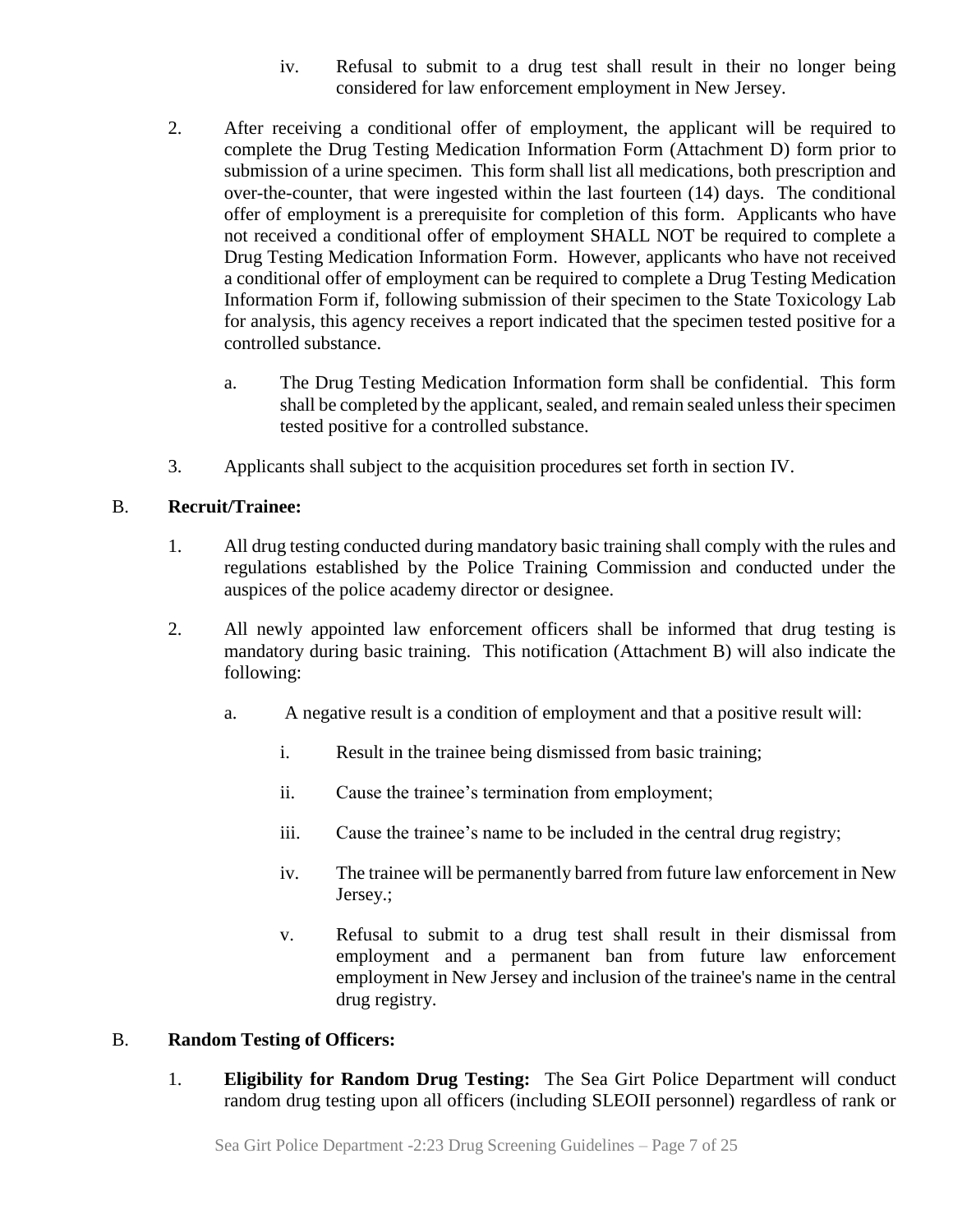assignment. The internal affairs supervisor or his/her designee is responsible for the selection, notification, collection, monitoring, chain of custody, storage and transport of urine specimens to the State Toxicology Laboratory and any subsequent recordkeeping which is necessary to ensure that the testing process is conducted in a prompt, efficient and confidential manner.

2. A representative of the police union, and/or officers association, shall be notified of every random selection process and may witness the random selection. The union/association representative(s) shall not be informed of the officers' names. Each representative shall indicate whether they had witnessed the random selection process on the *Random Drug Testing Selection* form (Attachment E).

## C. **Civilian Employees:**

- 1. Drug testing will be performed on all civilian police employees after being provided with a conditional offer of employment, but prior to appointment. All testing will be performed under the auspices of the Internal Affairs Function at a location selected by the Chief of Police.
- 2. Reasonable suspicion drug testing and drug testing performed during a fitness for duty examination (physical and/or psychological examinations) are also under the auspices of the Internal Affairs Function at a location selected by the Chief of Police.
- 3. A negative result is a condition of employment.
- 4. If the drug test of a civilian applicant reveals the use of any unlawful substance, the applicant will have the conditional offer of employment withdrawn.
- 5. If the drug test of a civilian employee, tested under reasonable suspicion, reveals the use of any unlawful substance, the drug test results will be forwarded to the Sea Girt Borough physician/psychologist or Sea Girt Borough designated physician/psychologist for review. The physician/psychologist will interpret the results and tender a recommendation to the Borough Administrator and/or Chief of Police concerning the employee's employment status. A civilian is subject to termination upon final disciplinary action.
- 6. The presence of a lawful substance is subject to review by the Sea Girt Borough designated physician and Chief of Police to determine if the substance is or has adversely affected the employee's job performance. Any employment action will be decided on a case-by-case basis in comportment with ADA guidelines.

## D. **ANY OFFICER OR EMPLOYEE OF THE POLICE DEPARTMENT WHO KNOWINGLY TAMPERS WITH ANY SPECIMEN, OR OTHERWISE COMPROMISES THE TESTING PROCESS SHALL BE SUBJECT TO CRIMINAL AND/OR DISCIPLINARY ACTION.**

# **II. ACQUISITION PROCEDURES:**

A. The section applies to the acquisition and collection of specimens for applicants, random officer testing, and reasonable suspicion testing. The acquisition and collection of specimens from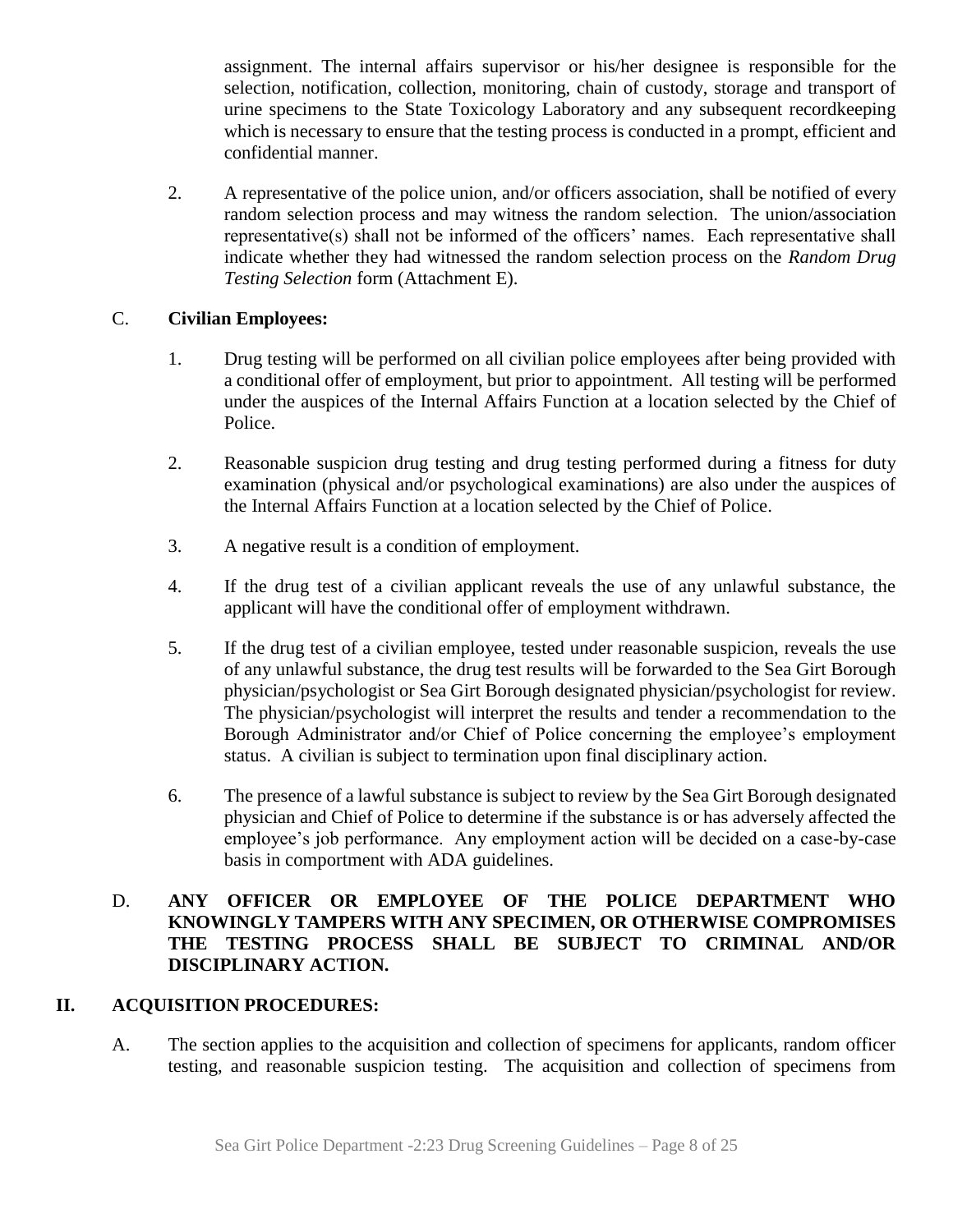recruits/trainees shall be conducted in accordance with the policies and procedures established in the police training academy.

- B. Prior to the submission of a urine specimen by an applicant for a law enforcement position, it shall be verified that a signed Applicant Notice and Acknowledgement of Drug Testing Form (Attachment A) was completed by the applicant.
- C. Prior to the submission of a urine specimen, an officer shall execute an Officer Notice and Acknowledgement form (Attachment C) advising the officer that a negative result is a condition of employment and that a positive result will result in the consequences outlined in this policy. The form shall also advise the officer that the refusal to participate in the test process carries the same penalties as testing positive.
- D. The Chief of Police shall designate staff member(s) to act as the monitor(s). The monitor(s) shall be the same gender as the subject selected. If there are no staff members of this department who are of the same gender as the subject selected, the Chief of Police may designate a member of another agency or another borough department to act as the monitor.
- E. It is the duty of the monitor(s) to ensure that all required documentation is fully and accurately completed and submitted in accordance with this directive.
- F. The subject(s) selected (excluding applicants who have not been provided a conditional offer of employment) shall fully complete a *Drug Testing Medication Information Form* (Attachment D) form provided by the monitor listing all medications including prescription, non-prescription (over-the counter) medication, dietary supplements, and nutritional supplements, that were ingested within the past fourteen (14) days. No subject shall make any false or misleading statements on the report. All prescription drugs listed on the form are subject to verification. **(This will be the only opportunity for the subject to disclose the medication he/she had taken. Subjects who yield positive test results will not be given another chance to list any medication they have taken.)**
	- 1. The Drug Testing Medication Information form is confidential and shall be placed in an envelope which is sealed by the donor. The donor shall date and initial the seal and write their unique identifier (Donor ID) on the envelope.

## G. **Monitor's Responsibilities:**

- 1. The monitor of the specimen acquisition process shall be responsible for:
	- a. Ensuring that all documentation is fully and accurately completed by the individual submitting the specimen (the donor).
	- b. The monitor(s) shall collect the specimen in a manner that provides for individual privacy while ensuring the integrity of the sample provided. Individual specimens and forms shall be identified throughout the process using a donor identification (Donor ID) number. At no time shall a name appear on any form or specimen container sent to the State Toxicology Laboratory.
		- i. The Donor ID shall be established in accordance with the instructions found on the Custody and Submission Form (CSF).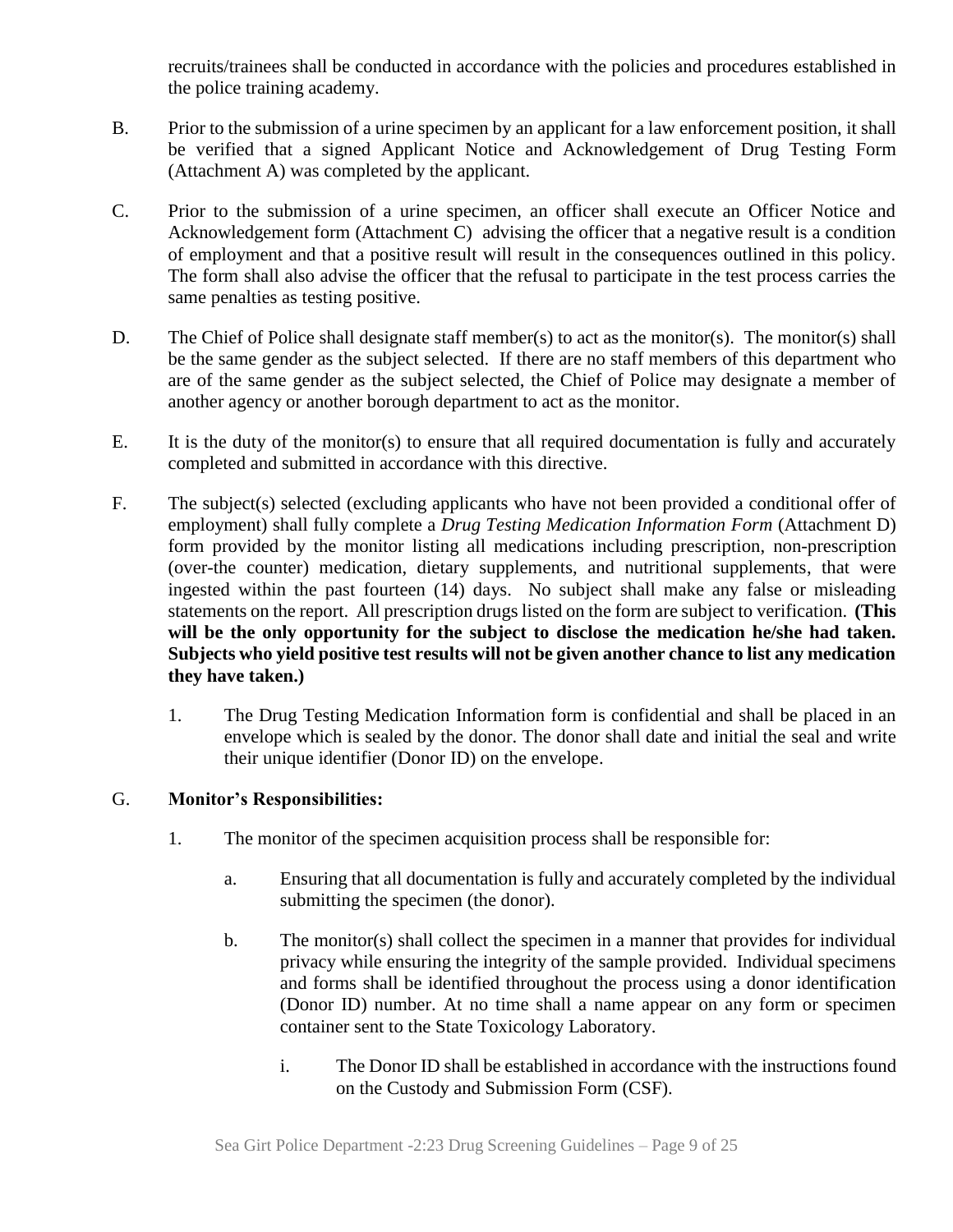- c. Complying with chain of custody procedures established by the New Jersey State Medical Examiner Toxicology Laboratory for the collection and submission for analysis of urine specimens.
- d. Specimens shall be collected utilizing split collection kits supplied by the Laboratory. Under no circumstances shall a specimen be collected and submitted for analysis in a specimen container that has not been approved by the New Jersey State Medical Examiner Toxicology Laboratory. It is the responsibility of the agency drug screening administrator to ensure a sufficient number of Split Specimen Kits and Forensic Urine Drug Testing Custody and Submissions Forms are available. The kits and CSF forms are available from the New Jersey State Toxicology Laboratory.
- e. Collecting and submitting urine specimens in accordance with procedures established by the State Toxicology laboratory.
- 2. In order to ensure the accuracy and integrity of the collection process a monitor may:
	- a. Direct an individual officer who has been selected for drug testing to remove outer clothing (jackets, sweaters etc.), empty their pockets, and wash their hands under running water, before they produce a specimen.
	- b. Add tinting agents to toilet water and secure the area where the specimens are to be collected prior to specimen collection.

## H. **Urine Specimen Collection Procedure:**

- 1. The specimen will be collected without the direct observation of the voiding of the specimen into the container unless there is reason to believe that the individual will adulterate the specimen or otherwise compromise the integrity of the test process.
	- a. If the monitor has reason to believe that an individual officer will attempt to adulterate or contaminate a specimen, substitute another substance or liquid for their specimen, or compromise the integrity of the test process, the monitor may conduct a direct observation of the individual officer.
	- b. If a monitor concludes that direct observation is necessary, he or she must document the facts supporting the belief that the officer will attempt to compromise the integrity of the test process before there can be direct observation.
- 2. The place that the collection takes place will be designated by the Chief of Police and may vary from test to test.
- 3. Specimens shall ONLY be collected utilizing equipment and supplied approved by the New Jersey State Medical Examiner Toxicology Laboratory.
- 4. Unless otherwise noted, all steps must be completed by the donor in the presence of the monitor.
- 5. The monitor completes the agency information, donor identification, and the test information sections of the Custody and Submission Form (CSF).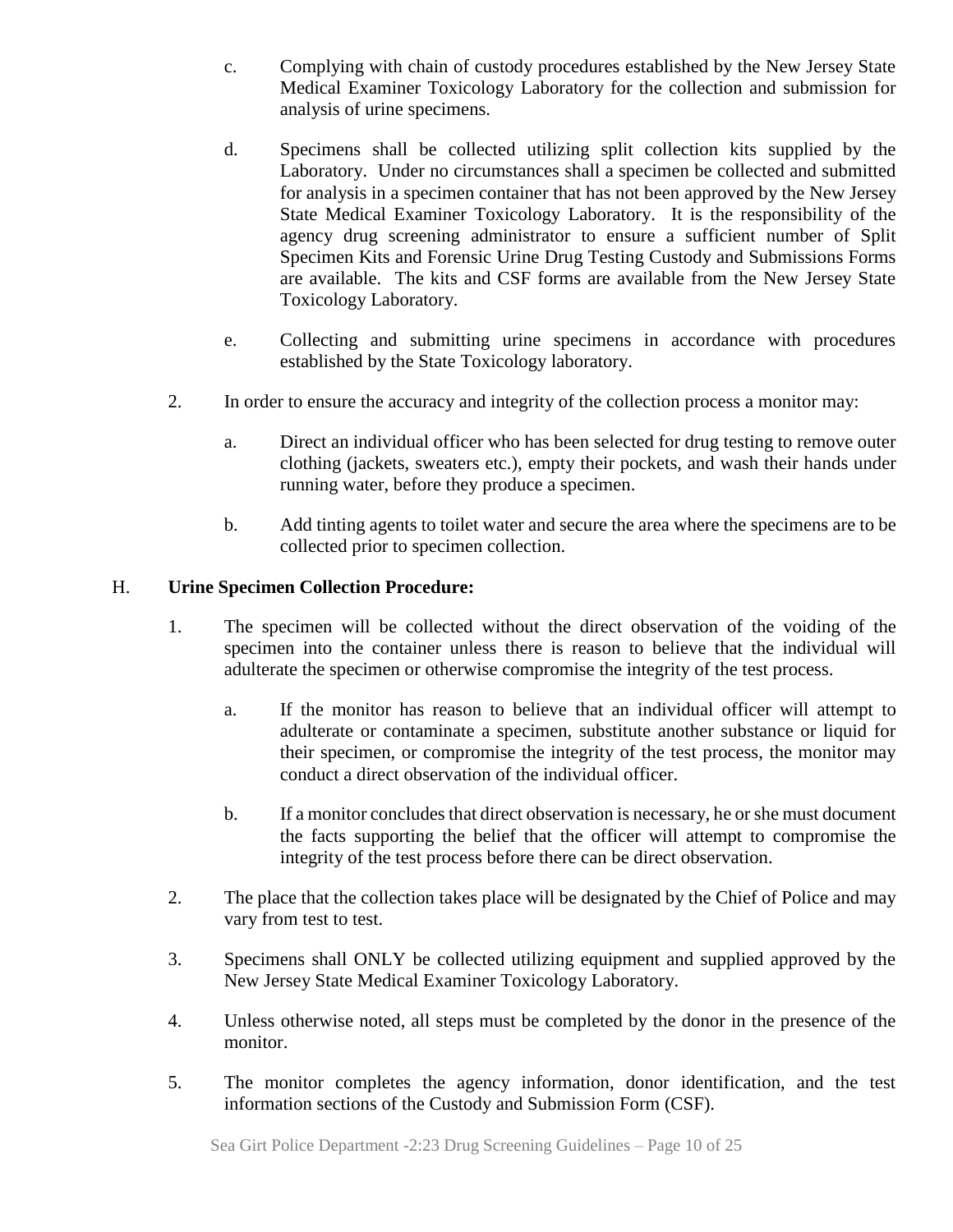- 6. The monitor allows the donor to select one NJ Medical Examiner State Toxicology Laboratory issued sealed split specimen collection kit.
- 7. The monitor and the donor shall inspect the split specimen collection kit to ensure that it is intact.
- 8. The donor unseals the split specimen collection kit, removes the specimen bag and specimen containers from the specimen collection container, and places all items on a clean surface.
	- a. The specimen containers shall be kept closed/unsealed at this time.
	- b. The collection container and specimen containers should be kept within view of both the donor and the monitor.
- 9. The person providing the specimen shall empty his/her pockets and thoroughly wash his/her hands prior to providing the specimen.
- 10. The monitor instructs the donor to void a specimen of at least 45ml into the specimen container, to not flush the toilet, and return with the specimen container immediately after the specimen is produced.
	- a. The monitor must follow the "shy bladder" procedure for donors that initially are unable to produce an adequate amount of urine.
- 11. The monitor checks the specimen for adequate volume and temperature indicator strip on the specimen container within 4 minutes.
	- a. A color change between 90° and 100°F indicates an acceptable specimen temperature. The monitor indicates if the temperature is acceptable in the "Yes/No" box in the specimen collection section of the CSF. If a temperature strip does not indicate the acceptable temperature, the monitor must consider the possibility that the officer attempted to tamper with the collection.
- 12. The monitor instructs the donor to split the collected specimen into the specimen containers.
	- a. The donor opens both specimen containers and pours at least 30ml of urine from the collection container in the primary specimen container and at least 15ml of urine from the collection container in the secondary specimen container.
	- b. The donor secures both specimen containers by placing and securing the lids/caps on the specimen containers.
- 13. The monitor instructs the donor to seal the specimen containers with tamper evidence seals from the CSF.
	- a. The donor carefully removes the Bottle A Specimen Container Security Seal from the CSF and places it over the lid/cap and down the sides of the primary specimen container with the greater volume of urine (30ml).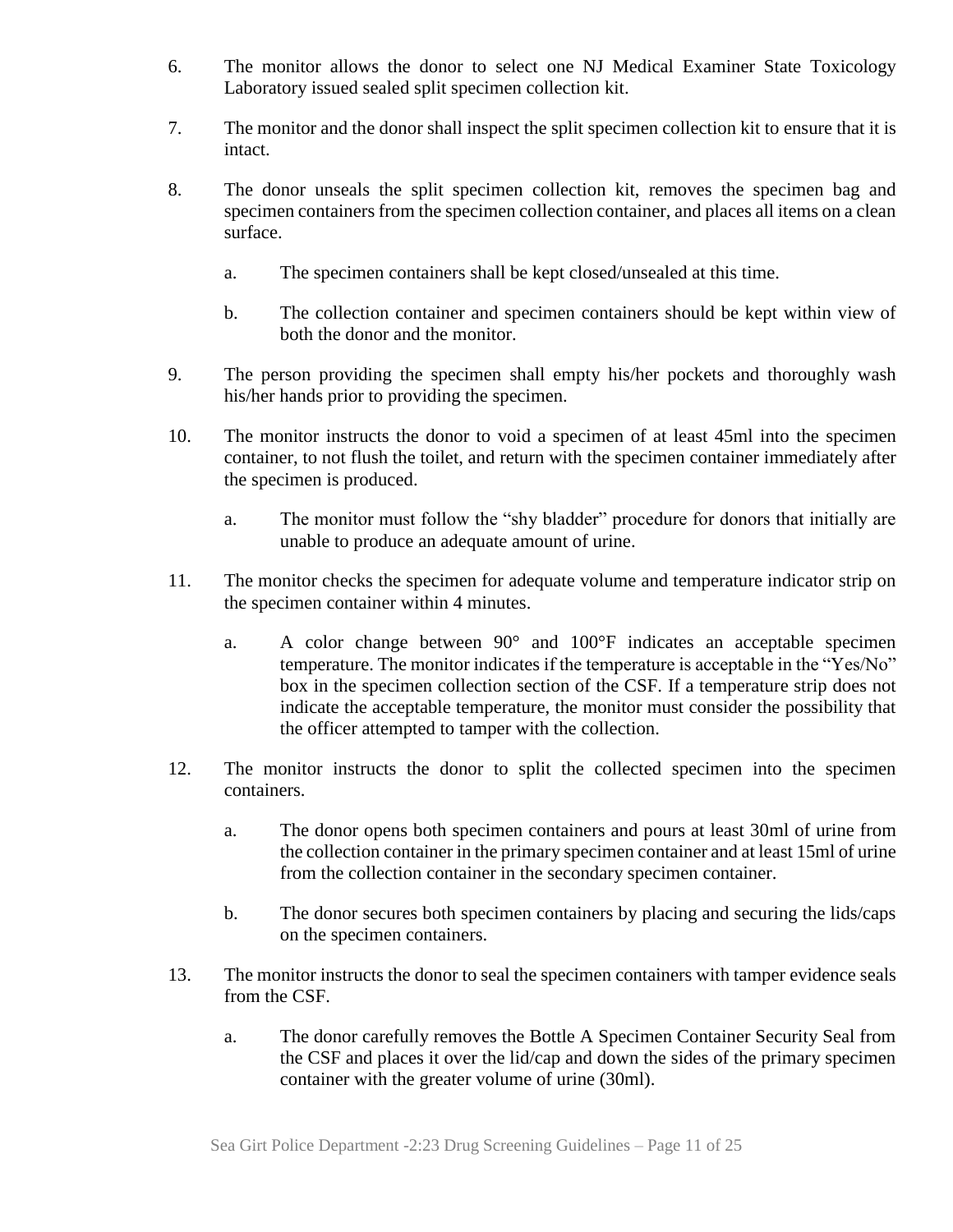- b. The donor carefully removes the Bottle B (Split) Specimen Container Security Seal from the CSF and places it over the lid/cap and down the sides of the secondary specimen container with the lesser volume of urine (15ml).
- c. After the seals are placed on the specimen containers, the donor writes the collection date and his or her initials in the space provided on the security seals to certify that the specimen containers contain the specimen that he or she provided.
- 14. The monitor prints his/her name, signs and dates the monitor/agency acknowledgement section of the CSF.
- 15. The monitor instructs the donor to place both specimens in the front punch of the specimen bag that contains the absorbent pad.
- 16. The monitor separates the white laboratory copy of the CSF, folds it, and places it in the rear pouch of the specimen bag along with the sealed medication information sheet, if provided.
- 17. The monitor seals the specimen bag by removing the release liner from the flap and folding the blue adhesive flap to cover the cross hatch slit opening.
- 18. Any remaining urine and the specimen collection container may be discarded.
- 19. The monitor will take possession of the sealed specimen bag. The monitor will ensure that the specimen bag is delivered to the New Jersey State Toxicology Laboratory.
- I. "Shy Bladder" Procedure:
	- 1. Subjects must provide the specimen upon being ordered to do so. When a donor initially produces an inadequate amount of urine, the monitor must take the following steps:
		- a. Advise the donor to remain on the premises and under the supervision of the test monitor until the monitor is satisfied that the donor cannot produce a specimen.
		- b. While the donor is under supervision, allow the donor to drink up to 40 ounces of fluids distributed reasonably over a period of up to three hours in an attempt to induce the production of a specimen.
		- c. Under no circumstances, should multiple voids be combined to produce an adequate sample volume.
		- d. If the subject remains unable to provide a specimen after a reasonable amount of time, the monitor may direct the individual to be examined by a physician to determine whether the inability to produce a specimen is as a result of a medical or physical infirmity or a refusal to cooperate with the testing process.
- J. Subjects shall not be permitted to consult with anyone prior to submitting the specimen. Any attempt to delay the submission of a specimen, based upon his/her desire to consult with anyone, will be treated as a refusal.
- K. Split Specimen: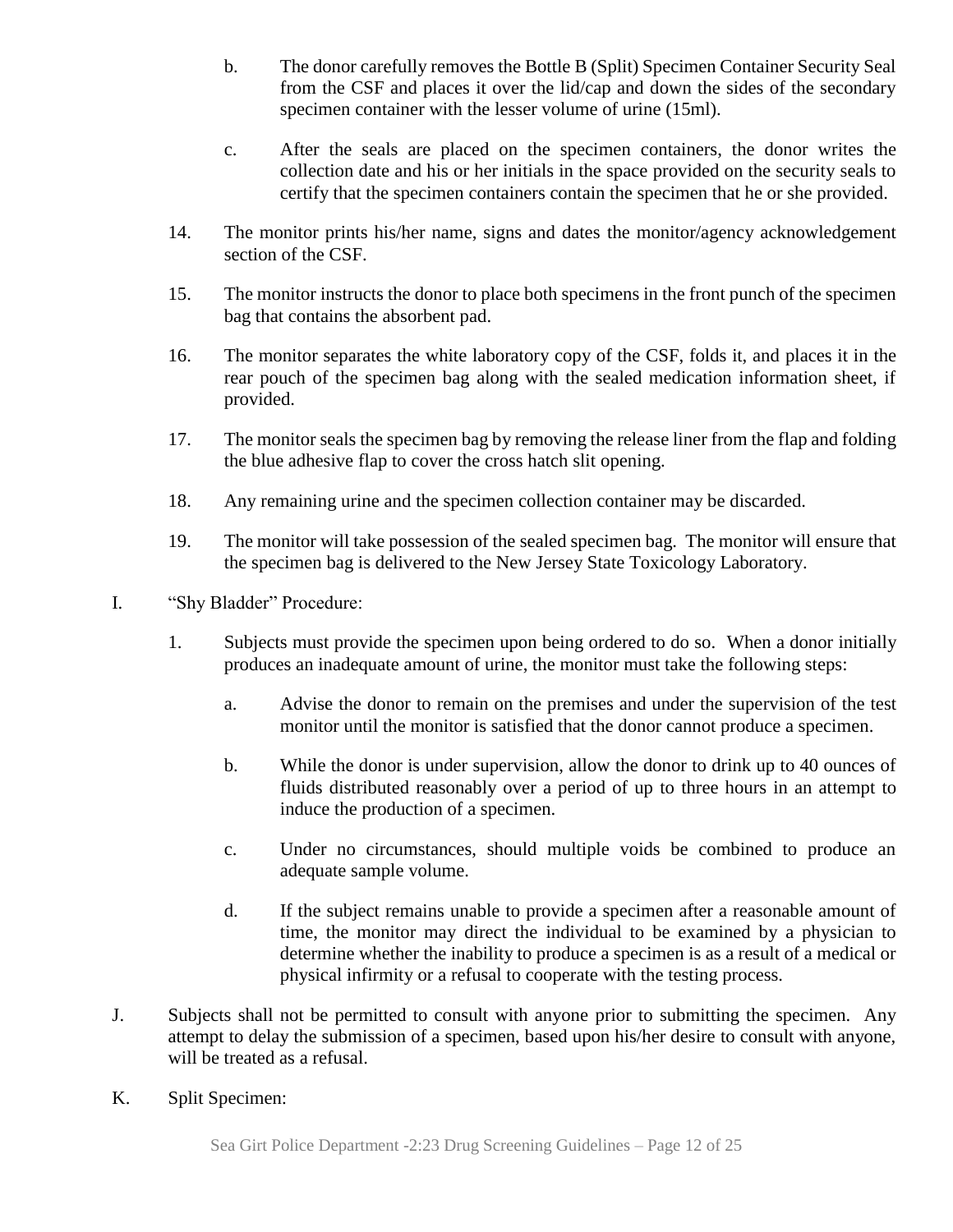- 1. A donor whose specimen tested positive may only challenge the positive test result by having the split specimen independently tested by an accredited laboratory. The first specimen will not be retested.
- 2. The split specimen will be maintained at the New Jersey State Medical Examiner Toxicology Laboratory for a minimum of one (1) year following the receipt of a positive drug test result from the laboratory by the submitting agency.
- 3. The split specimen will be released by the Laboratory under the following circumstances:
	- a. This agency is notified by the New Jersey State Medical Examiner Toxicology Laboratory that the first specimen tested positive for a controlled substance;
	- b. The agency notifies the donor that the first specimen tested positive for a controlled substance; and
	- c. The agency is informed by the donor whose specimen tested positive that he/she wishes to challenge the positive test result.
- 4. The positive urine donor must designate, from a list maintained by the New Jersey State Medical Examiner Toxicology Laboratory, a laboratory that is certified by the Substance Abuse and Mental Health Services Administration (SAMHSA) and accredited by the College of American Pathologists (CAP) to conduct workplace urine drug testing, and pay all costs associated with the reception and testing of the sample.
	- a. The State Toxicology Laboratory maintains an up-to-date list of SAMSHA and CAP certified laboratories and will furnish that list upon request.
- 5. A representative of the split test laboratory may, in person, take possession of the second sample in accordance with accepted chain of custody procedures or the sample may be sent to the laboratory commercial courier also following accepted chain of custody procedures.
- 6. Following testing of the split specimen, the independent laboratory will report the result of the split specimen drug test to the donor, to the submitting agency, and to the New Jersey Medical Examiner Toxicology Laboratory medical review officer.
- L. The chain of custody procedures established for the collection of urine specimens and their subsequent submission to the New Jersey State Toxicology Laboratory within the Division of Criminal Justice shall be adhered to as set forth in the Attorney General's Law Enforcement Drug Testing Policy.
- M. The monitor will secure all samples in secured refrigerated storage. The access to this refrigerated storage shall be restricted to the Chief of Police or his/her designee and the internal affairs supervisor or other designee.
	- 1. If the Chief of Police has provided a urine sample, he/she shall have his/her access to the secured refrigerated storage revoked until the samples are tested and/or disposed.
	- 2. If the internal affairs supervisor has provided a urine sample, he/she shall have his/her access to the secured refrigerated storage revoked until the samples are tested and/or disposed.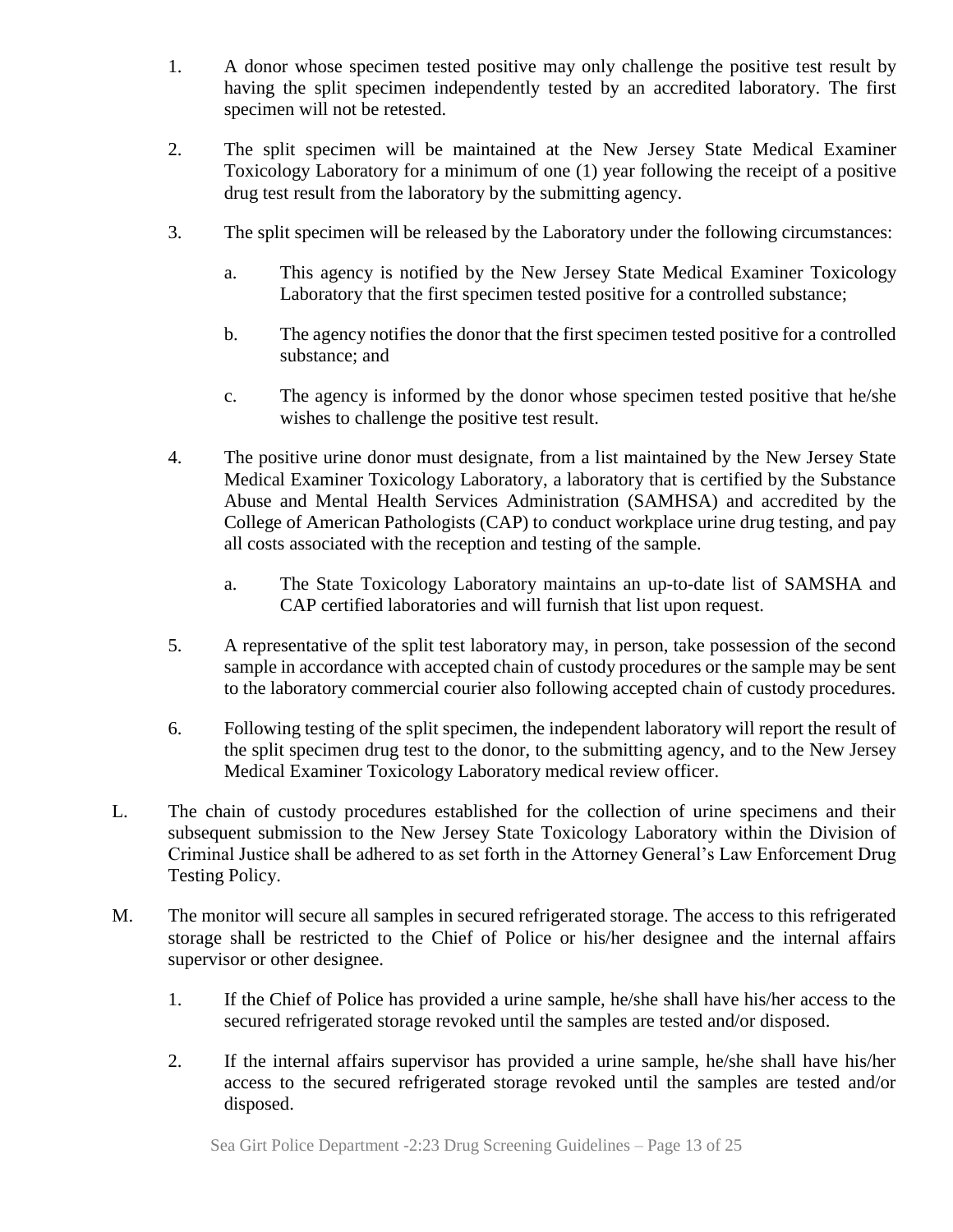3. If any designees mentioned above have provided a urine sample, they shall have their access to the secured refrigerated storage revoked until the samples are tested and/or disposed.

# **III. SUBMISSION OF SPECIMENS FOR ANALYSIS**

- A. The New Jersey State Medical Examiner Toxicology Laboratory is the only facility approved for the analysis of law enforcement drug tests conducted under the Law Enforcement Drug Testing Policy. Law enforcement agencies are not permitted to use any other facility or laboratory for the purpose of analyzing urine specimens for illegal drug use by law enforcement officers.
- B. Every effort shall be made to deliver the collected samples to the New Jersey State Toxicology Laboratory within twenty-four (24) hours.
	- 1. If the samples cannot be delivered within twenty-four (24) hours, they shall be delivered as soon as possible.
- C. Specimens may be submitted to the Laboratory by commercial courier using "next day delivery" or in person. In person specimen submissions are by appointment only.
- D. The State Toxicology Laboratory will inspect all documentation to ensure that it has been properly completed. Failure to include the appropriate documentation with each submission will cause the Laboratory to delay conducting an analysis of the specimen or specimens until the missing documentation is submitted.
- E. In addition to ensuring that the appropriate documentation has been completed and submitted for each specimen, the Laboratory shall inspect each specimen for damage and evidence of tampering.
	- 1. The Laboratory may reject any specimen it has reason to believe has been tampered with or is damaged; and
	- 2. Notify the submitting agency in writing with the reason for rejection clearly stated

## **IV. ANALYSIS OF SPECIMENS**

- A. The analysis of the first specimen shall be done in accordance with currently accepted procedures adopted by the Laboratory. These procedures shall include but not be limited to security of the test specimens, chain of custody, initial screening and confirmation testing, parent drug and metabolite cut-off levels and the issuance of test reports. In addition to the controlled substances listed below, every Law Enforcement Executive may request that specimens be analyzed for the presence of steroids. The steroid test shall be for an additional cost to the agency.
- B. The Laboratory shall minimally analyze each specimen for the following substances and their metabolites:
	- 1. Amphetamine/methamphetamine;
	- 2. Barbiturates;
	- 3. Benzodiazepine;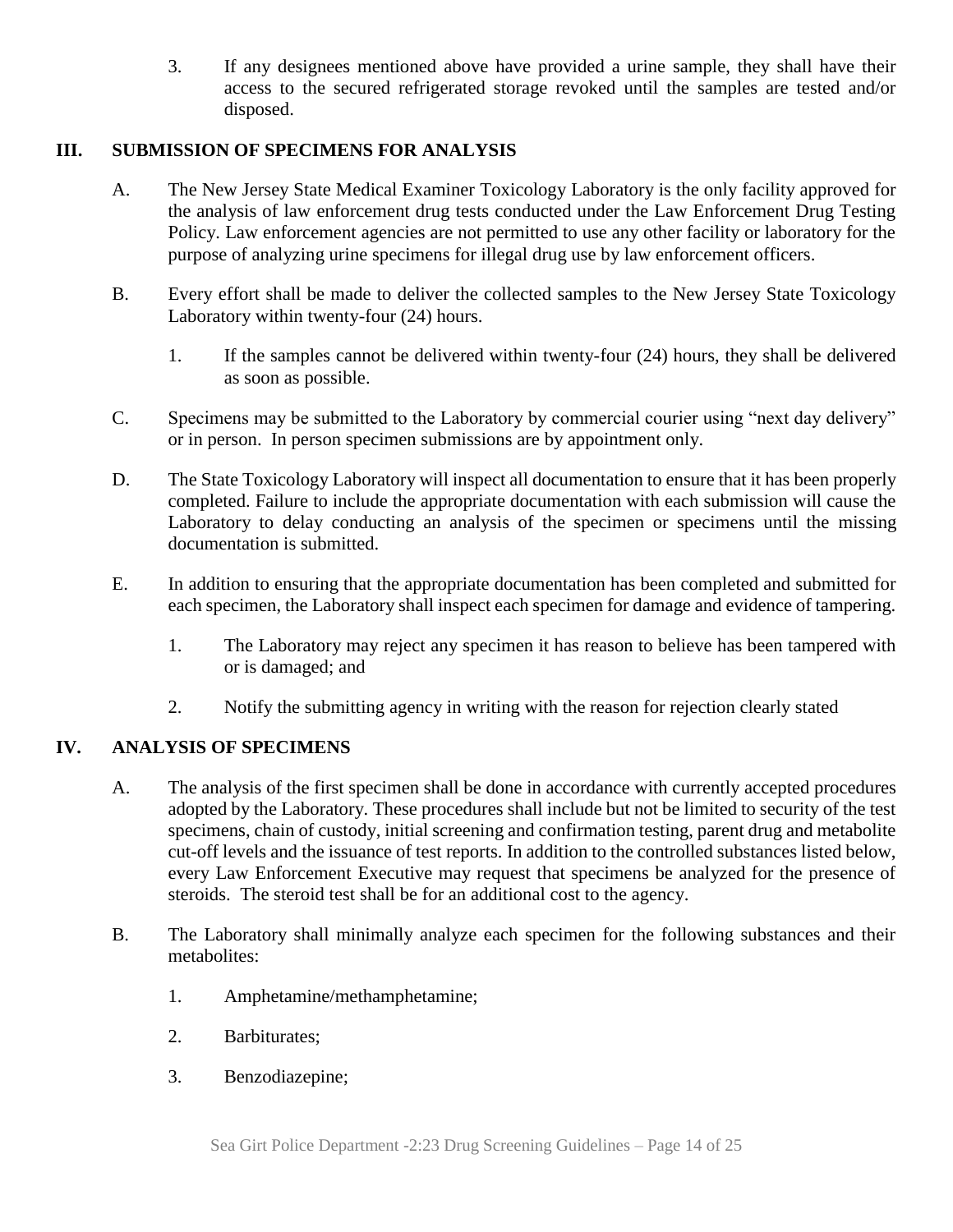- 4. Marijuana/Cannabis;
- 5. Cocaine;
- 6. Methadone;
- 7. Phencyclidine;
- 8. Opiates;
- 9. Other drug or substance deemed necessary by the Chief of Police, County Prosecutor, or Attorney General.
- C. The Laboratory utilizes a two-stage procedure to analyze specimens.
	- 1. In the first stage, all specimens will undergo an initial screening. The initial screening determines whether one or more of the nine substances listed and/or their metabolites are present at or above a designated cutoff. All presumptive positive specimens will undergo a second and more specific type of testing.
	- 2. The second type of testing will employ mass spectrometry detection for the definitive identification and quantitation of drugs and/or metabolites presumptively identified by the initial screen.
- D. When a specimen tests positive at both the initial stage and the second stage, a medical review officer assigned to the Laboratory will review the test results together with the medication information form submitted for the specimen. The medical review officer will seek to determine whether any of the substances listed on the form would explain the positive test result. The medical review officer may direct the agency that collected the sample to obtain further information from the individual being tested concerning the medications listed on the medical information form. The medical review officer will then issue a report indicating whether or not the sample tested positive due to a listed medication on the medication information form.
- E. Applicants for law enforcement employment may, depending on the stage of their application, not be required to submit a Drug Testing Medication Information form with their specimen. Therefore, if an applicant tests positive, the law enforcement agency, following notification from the State Toxicology Laboratory, must have the candidate complete the Drug Testing Medication Information form (Attachment D). Once the form has been completed, the agency is responsible for transmitting the form to the Laboratory. A review of the form will be conducted by the medical review officer as outlined above.
- F. The Chief of Police may request that one or more specimens be analyzed for the presence of anabolic steroids and their metabolites.

# **V. DRUG TEST RESULTS**

A. The State Toxicology Laboratory will provide written test results for every specimen submitted for analysis. All efforts will be made to deliver these reports within 15 working days of the submission. Reports will be addressed to the contact person listed on the specimen submission record. Positive test results will be sent to the contact person by certified mail.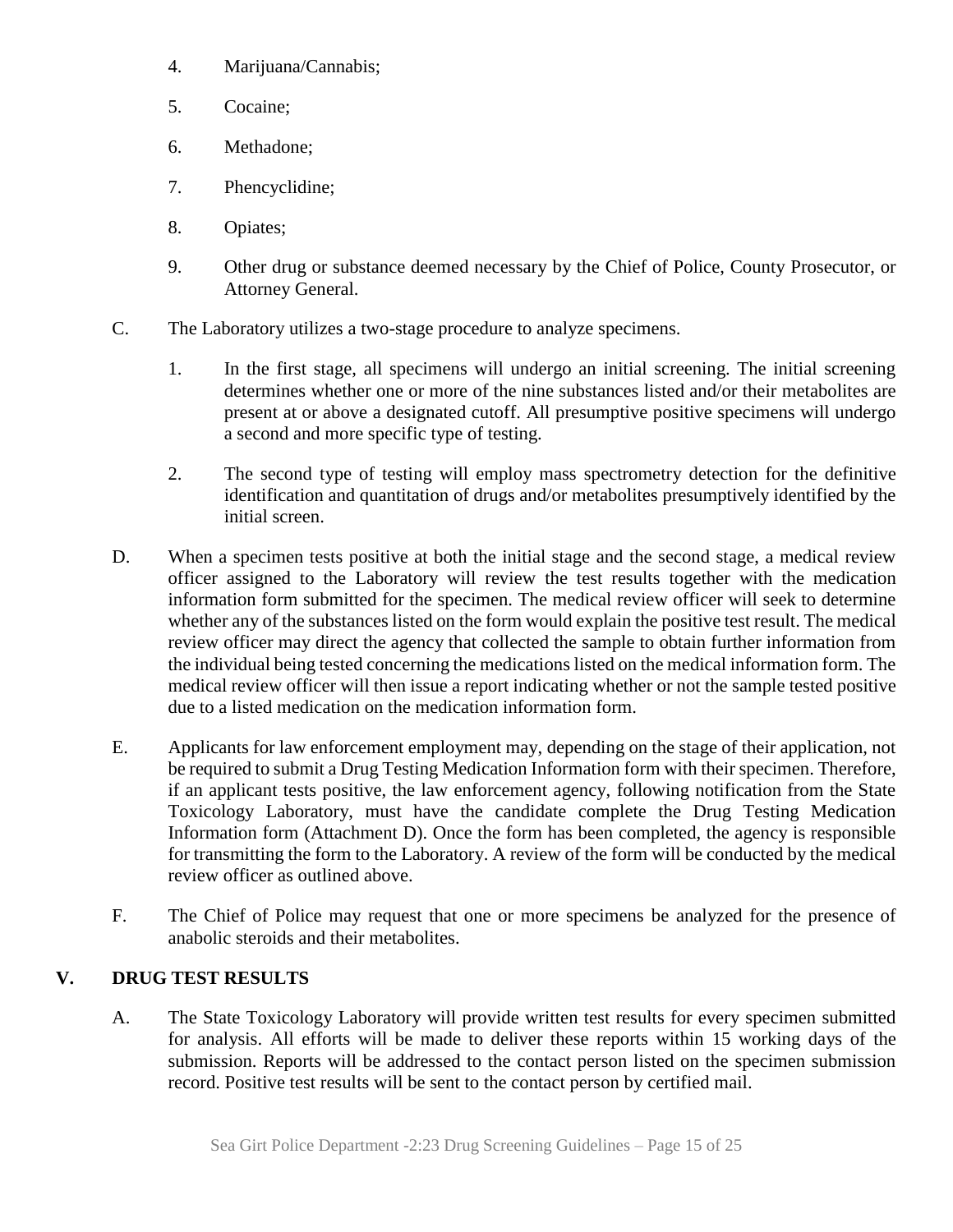- B. In some cases, the State Toxicology Laboratory will report that a specimen tested positive for a particular substance and that the information on the medication information form explains the test result. For example, the Laboratory may report that a specimen tested positive for barbiturates and a prescription for that barbiturate was listed on the form by the officer. At this point, it is the responsibility of this agency to determine whether the officer had a valid prescription for that drug. Officers who do not have a valid prescription are subject to disciplinary action including, termination by this agency.
- C. Under no circumstances will the State Toxicology Laboratory provide law enforcement agencies with verbal reports of drug test results. In addition, no individual or agency may ask the Laboratory to conduct a second analysis of a specimen that has already been analyzed.

# **VI. ACCIDENTAL/INADVERTENT EXPOSURE**

- A. Any officer or employee who believes that they may have been exposed to any substance that could render a positive test result must notify this department immediately after the exposure. If the exposure occurs on duty the officer or employee must immediately notify their supervisor. A report detailing the facts and circumstances of the exposure shall be forwarded to the Chief of Police or the internal affairs commander through the chain of command. If the exposure occurs off duty, notification must be made as soon as practicable.
- B. The Chief of Police may order the internal affairs supervisor to investigate the circumstances of the accidental/inadvertent exposure.

## **VII. POSTIVE TEST RESULT**

- A. Any test that reveals the presence of a drug or substance listed on the subject's Medication Information Report will be reported to the Chief of Police. This result will be reported with the explanation that the substance was listed on the Medication Information Report. The Chief of Police will have the option of causing a further investigation into the propriety of the listed substance and its use. The Chief of Police may require documentation from the employee's physician that the medication was lawfully prescribed and does not render the employee unfit for duty.
- B. In the event of a positive test result, the applicant, trainee, or sworn officer shall be notified as soon as practicable. Upon written request, the individual may receive a copy of the laboratory report.
- C. When an applicant tests positive for illegal drug use:
	- 1. The applicant shall be immediately removed from consideration for employment by this agency.
	- 2. The applicant shall be reported to the Central Drug Registry.
	- 3. The applicant shall be precluded from consideration for future law enforcement employment by any law enforcement agency in New Jersey for a period of two years.
	- 4. Where the applicant is currently employed by another agency as a sworn law enforcement officer, the officer's current employer shall be notified of the positive test result. Under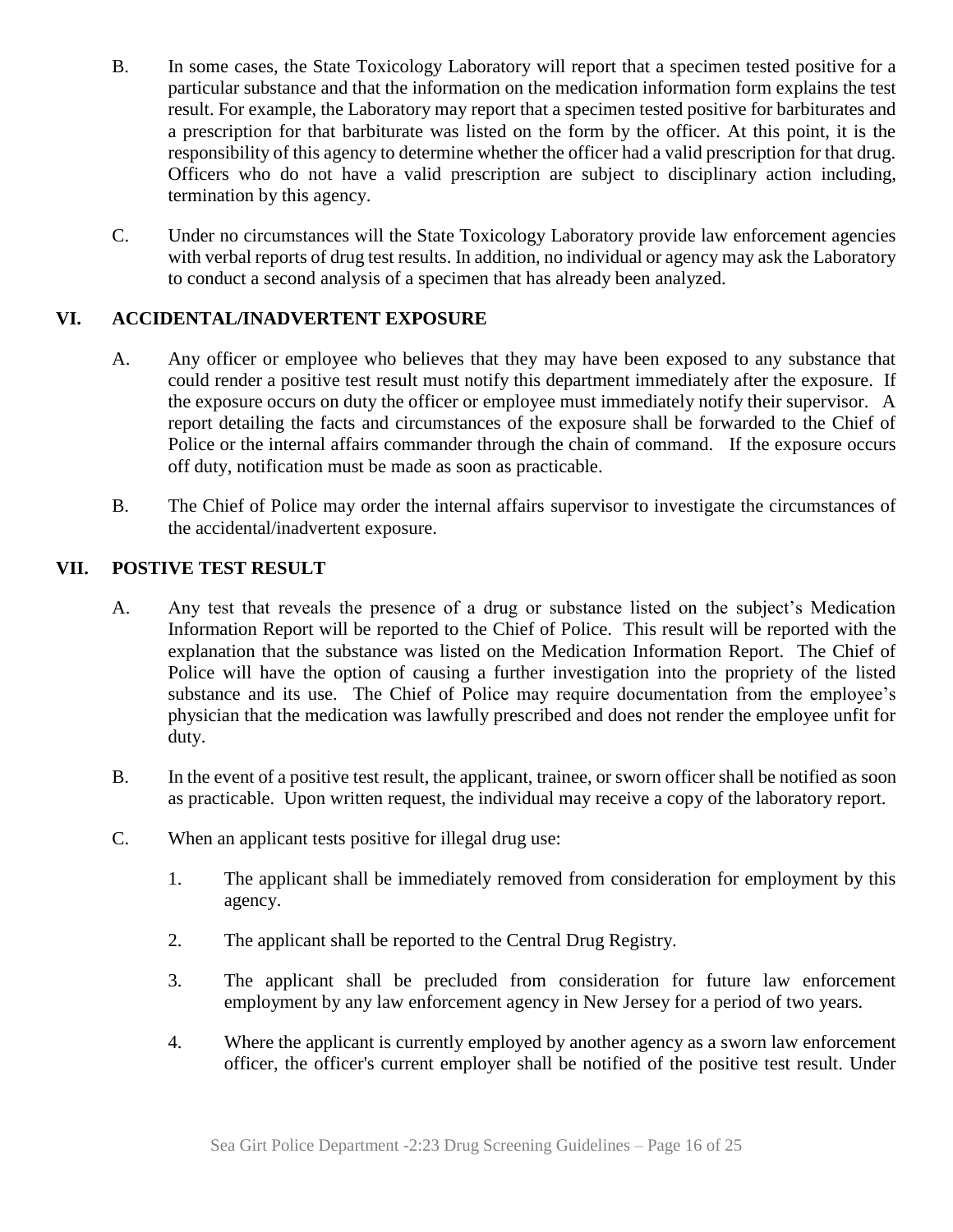these circumstances, the officer's current employer is required to dismiss the officer from employment and also report his or her name to the Central Drug Registry.

- D. When a trainee tests positive for illegal drug use, subject to rules adopted by the Police Training Commission:
	- 1. The trainee shall be immediately dismissed from basic training subject to rules adopted by the Police Training Commission and suspended from employment by this agency.
	- 2. Upon final disciplinary action by the appointing authority, the trainee shall be terminated from employment as a law enforcement officer.
	- 3. The trainee shall be reported to the Central Drug Registry.
	- 4. The trainee shall be permanently barred from future law enforcement employment in New Jersey.
- E. When a sworn law enforcement officer tests positive for illegal drug use:
	- 1. The officer shall be immediately suspended from all duties.
	- 2. The officer shall be administratively charged and, upon final disciplinary action, terminated from employment as a law enforcement officer.
	- 3. The officer shall be reported to Central Drug Registry.
	- 4. The officer shall be permanently barred from future law enforcement employment in New Jersey.

## **VIII. CONSEQUENCES OF A REFUSAL TO SUBMIT TO A DRUG TEST**

- A. Applicants who refuse to submit to a drug test during the pre-employment process shall be immediately removed from consideration for law enforcement employment and barred from consideration for future law enforcement employment for period of two years from the date of the refusal. In addition, this agency shall forward the applicant's name to the Central Drug Registry and note that the individual refused to submit to a drug test.
- B. Trainees who refuse to submit to a drug test during basic training shall be immediately removed from the academy and immediately suspended from employment. Upon a finding that the trainee did in fact refuse to submit a sample, the trainee shall be terminated from law enforcement employment and permanently barred from future law enforcement employment in New Jersey. In addition, this agency shall forward the trainee's name to the Central Drug Registry and note that the individual refused to submit to a drug test.
- C. Sworn law enforcement officers who refuse to submit to a drug test ordered in response to reasonable suspicion or random selection shall be immediately suspended from employment. Upon a finding that the officer did in fact refuse to submit a sample, the officer shall be terminated from law enforcement employment and permanently barred from future law enforcement employment in New Jersey. In addition, this agency shall forward the officer's name to the Central Drug Registry and note that the individual refused to submit to a drug test. Please note that if there is no valid reason why an officer cannot produce a specimen, the officer's actions will be treated as a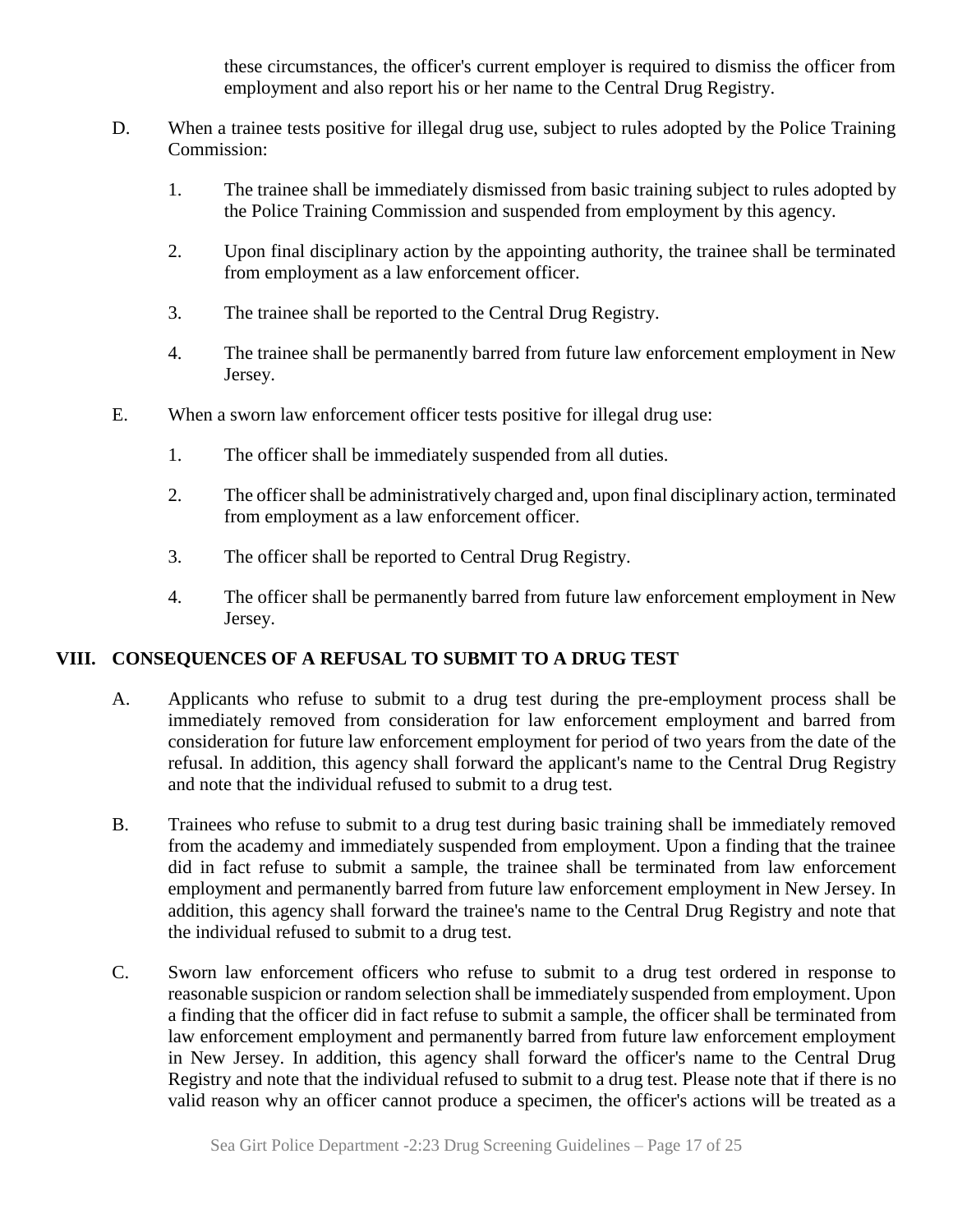refusal. In addition, a sworn law enforcement officer who resigns or retires after receiving a lawful order to submit a urine specimen for drug testing and who does not provide the specimen shall be deemed to have refused to submit to the drug test.

# **IX. RESIGNATION/RETIREMENT IN LIEU OF DISCIPLINARY ACTION**

A. A sworn law enforcement officer who tests positive for illegal drug use or refuses to submit to a drug test, and who resigns or retires in lieu of disciplinary action or prior to the complete of final disciplinary action, shall be reported by his or her employer to the Central Drug Registry and shall be permanently barred from future law enforcement employment in New Jersey.

# **X. NOTIFICATIONS**

- A. The Chief of Police shall notify the Monmouth County Prosecutor and the first assistant prosecutor if any police officer tests positive or refuses to be tested pursuant to this directive.
- B. Applicants, trainees and sworn officers who test positive for the unlawful use of drugs, or who refuses an order to submit a urine sample when ordered to shall be reported to the Central Drug Registry maintained by the New Jersey State Police on a form approved for use by the Attorney General. Notifications to the Central Drug Registry using shall include the following information as to each individual:
	- 1. Name and address of the submitting agency, and the contact person;
	- 2. Name of the individual who tested positive;
	- 3. His/her last known address;
	- 4. His/her date of birth;
	- 5. His/her social security number;
	- 6. His/her SBI number (if known);
	- 7. His/her gender;
	- 8. His/her race;
	- 9. His/her eye color;
	- 10. The substance for which he/she tested positive, or circumstances of the refusal to submit a urine sample;
	- 11. Date of the drug test or refusal;
	- 12. Date of final dismissal or separation from this agency; and
	- 13. Whether the subject was an applicant, trainee or sworn officer.
- C. The certification section of the notification form must be completed by the Chief of Police and notarized with a raised seal.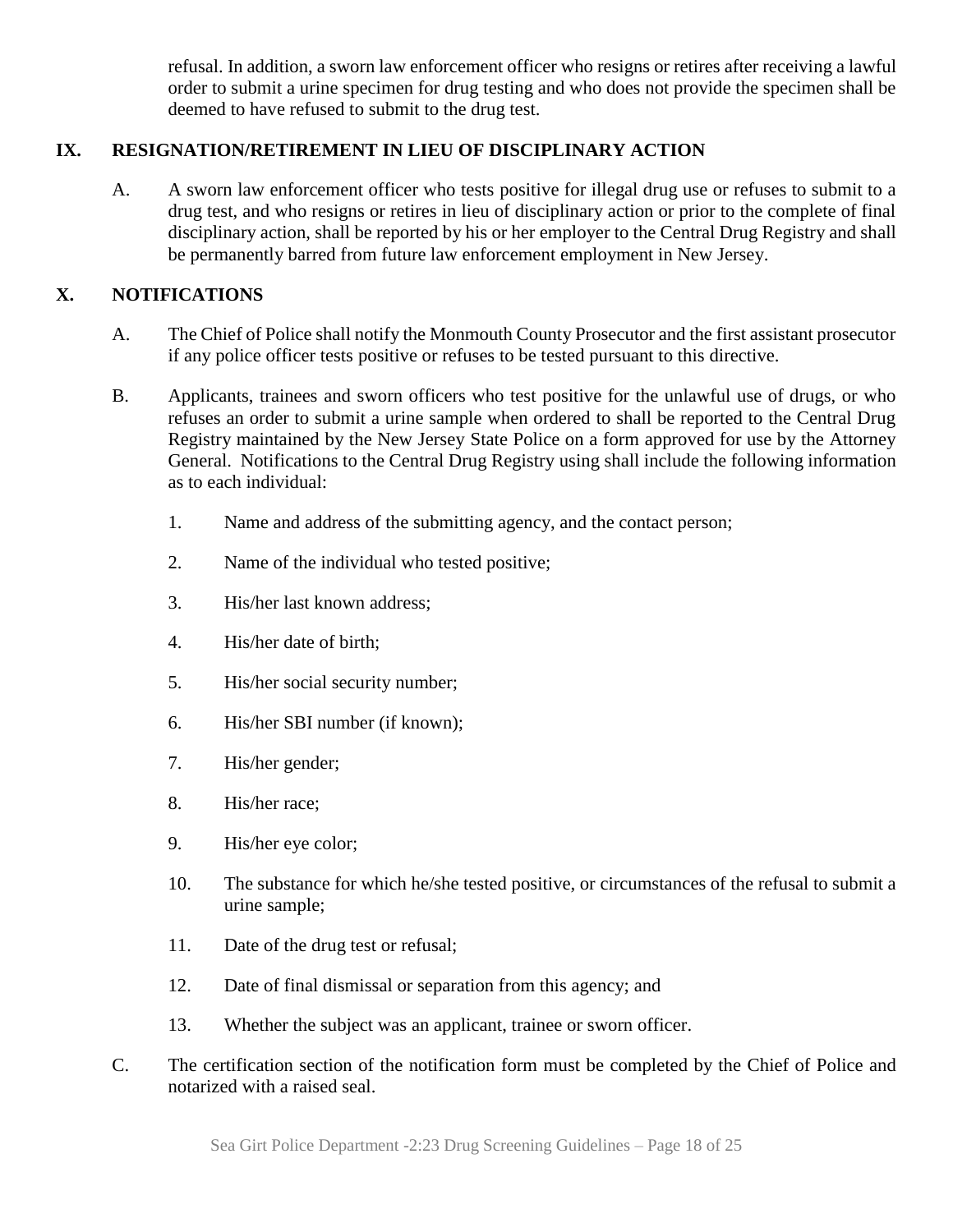- D. Notifications to the central registry shall be sent to: Division of State Police State Bureau of Identification Central Drug Registry P.O. Box 7068 West Trenton, New Jersey 08628-0068
- E. Information contained in the central registry may be released by the Division of State Police only under the following circumstances:
	- 1. In response to an inquiry from a criminal justice agency as part of the background investigation process for prospective or new personnel; and
	- 2. In response to a court order.

# **XI. RECORDKEEPING**

- A. The internal affairs commander shall maintain all records relating to the drug testing of applicants, trainees and law enforcement officers, which shall be stored in the internal affairs files within the Chief's Office.
- B. These records shall include, but are not limited to:
	- 1. The identity of those ordered to submit urine samples;
	- 2. The reason for the order;
	- 3. The date the sample was collected;
	- 4. The name of the monitor;
	- 5. The chain of custody of the sample from the time it was collected until the time it was received by the Laboratory;
	- 6. The results of the drug testing;
	- 7. Copies of notifications to the subject of the drug testing;
	- 8. For any positive result, documentation from the employee's physician that the medication was lawfully prescribed and does not render the employee unfit for duty;
	- 9. For any positive result or refusal, appropriate documentation of the disciplinary action.
- C. For random selection drug testing, the records will also include:
	- 1. A description of the process used to randomly select officers for drug testing;
	- 2. The date the selection was made;
	- 3. A copy of the document listing the identities of those selected for drug testing;
	- 4. A list of those who were actually tested; and

Sea Girt Police Department -2:23 Drug Screening Guidelines – Page 19 of 25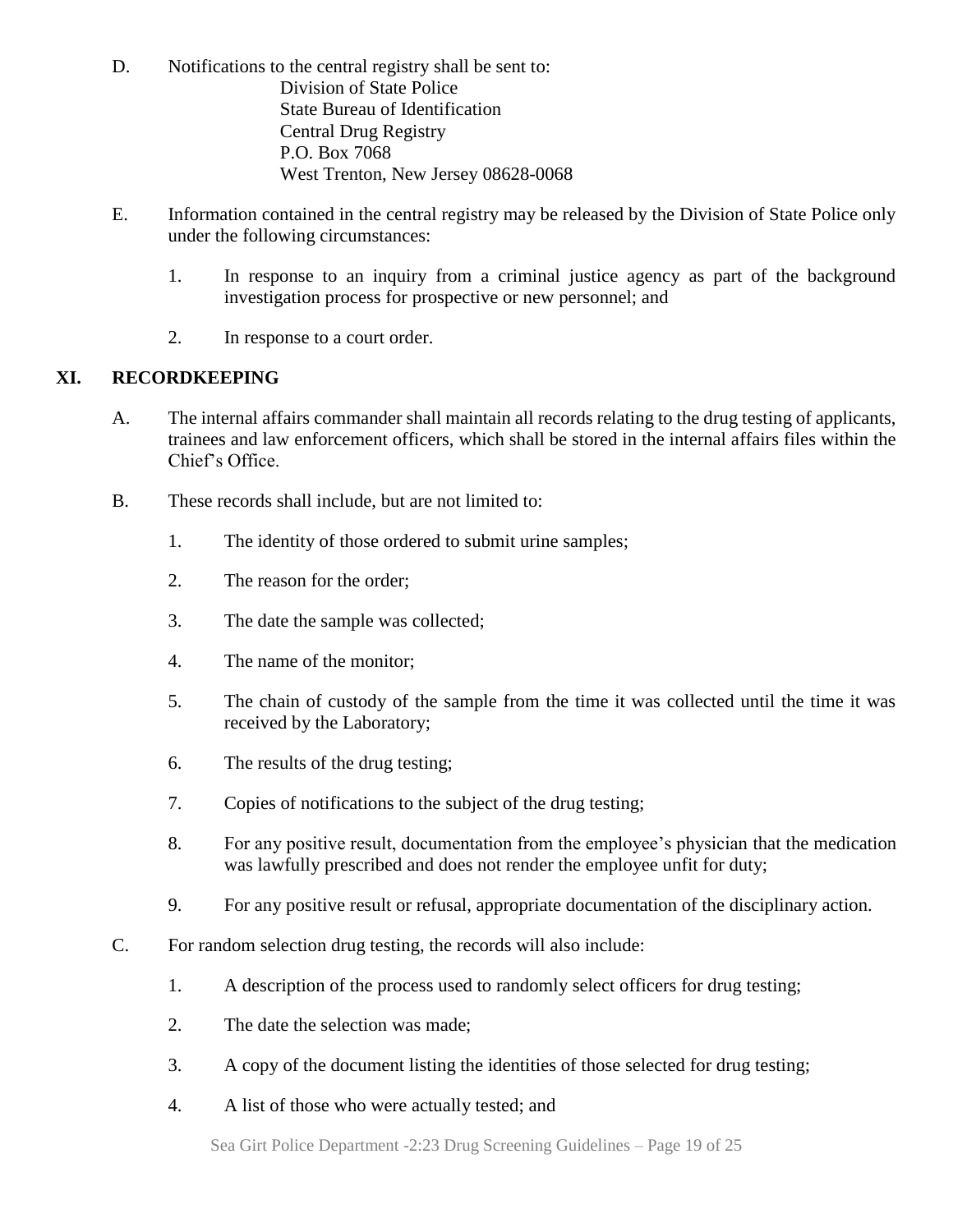- 5. The date(s) those officers were tested.
- D. Sworn applicant drug testing, random selection drug testing, and reasonable suspicion for sworn officer drug testing records shall be maintained with the level of confidentiality required for internal affairs files pursuant to the New Jersey Internal Affairs Policy and Procedures manual.
- E. Drug testing records for civilian employees will be kept and maintained by the Chief of Police and/or Borough Administrator.

#### **XII. Public Accessibility and Confidentiality**

- A. The Sea Girt Police Department Drug Testing Policy shall be made available to the public upon request and shall be posted on the agency's website.
- B. Annual Reports, required by the Prosecutor's Office, shall also be made available to the public upon request and shall be posted on the agency's website.
- C. All written reports created or submitted pursuant to this directive that identify specific officers are confidential and not subject to public disclosure.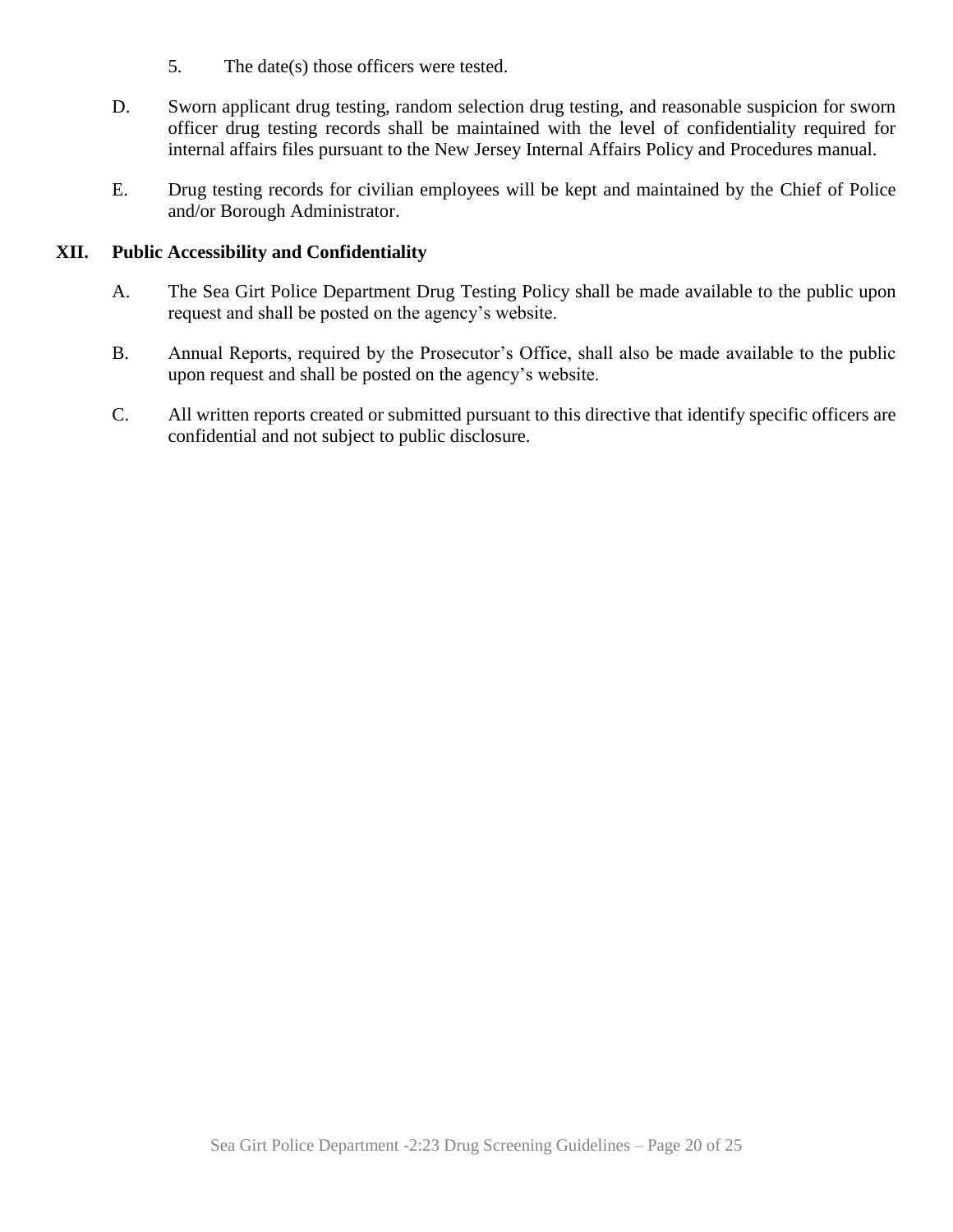**ATTACHMENT A** 

#### **DRUG TESTING**

#### APPLICANT NOTICE AND ACKNOWLEDGMENT

, understand that as part of the pre-employment process, the will conduct a comprehensive background investigation to

determine my suitability for the position for which I have applied.

I understand that as part of this process, I will undergo drug testing through urinalysis. I understand that a negative drug test result is a condition of employment. I understand that if I refuse to undergo the testing, I will be rejected from employment.

I understand that if I produce a positive test result for illegal drug use, I will be rejected for employment.

I understand that if I produce a positive test result for illegal drug use or refuse to take the test, that information will be forwarded to the Central Drug Registry maintained by the Division of State Police. Information from that registry can be made available by court order or as part of a confidential investigation relating to employment with a criminal justice agency.

I understand that if I produce a positive test result for illegal drug use and am not currently employed as a sworn law enforcement officer, I will be barred from future law enforcement employment in New Jersey for two years from the date of the test. After this two-year period, the positive test result may be considered in evaluating my fitness for future criminal justice employment.

I understand that if I am currently employed as a sworn law enforcement officer and I produce a positive test result for illegal drug use, my current law enforcement employer will be notified of the positive test result. In addition, I will be dismissed from my law enforcement position and I will be permanently barred from law enforcement employment.

I have read and understand the information contained on this "Applicant Notice and Acknowledgment" form. I agree to undergo drug testing through urinalysis as part of the pre-employment process.

**Signature of Applicant** 

**Date** 

**Signature of Witness** 

**Date** 

16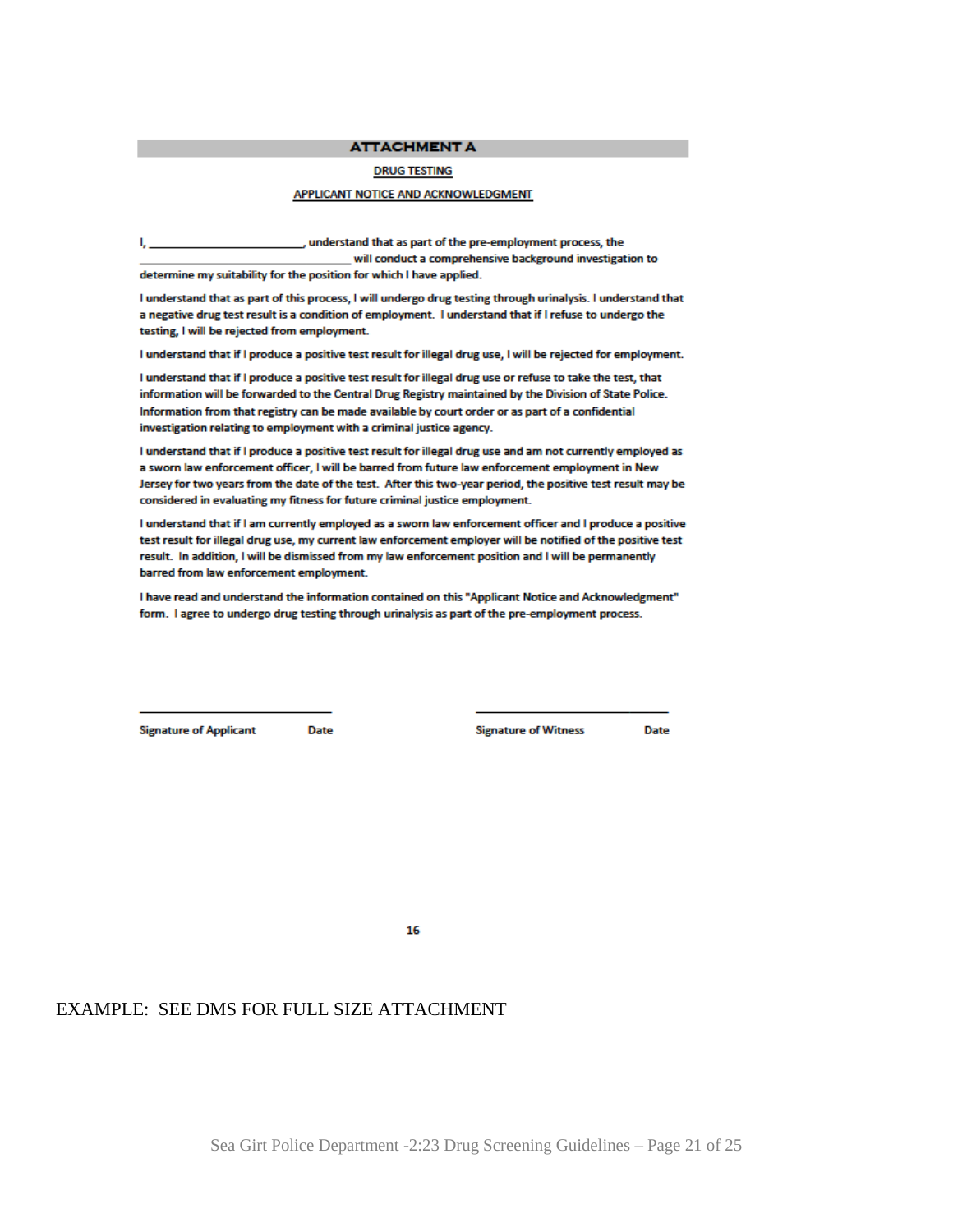#### **ATTACHMENT B**

#### **DRUG TESTING**

#### TRAINEE NOTICE AND ACKNOWLEDGMENT

, understand that as part of the program of training at the

J will undergo unannounced drug testing by urinalysis during

the training period.

I understand that a negative drug test result is a condition of my continued attendance at the above listed training program. I understand that if I refuse to undergo the testing, I will be dismissed from the training program and from my law enforcement position.

I understand that if I produce a positive test result for illegal drug use, I will be dismissed from the academy.

I understand that if I produce a positive test result for illegal drug use, the academy will notify my employer of the positive test result. In addition, I will be permanently dismissed from my law enforcement position.

I understand that if I produce a positive test result for illegal drug use or refuse to take the test, that information will be forwarded to the Central Drug Registry maintained by the Division of State Police. Information from that registry can be made available by court order or as part of a confidential investigation relating to employment with a criminal justice agency.

I understand that if I produce a positive test result for illegal drug use, I will be permanently barred from serving as a law enforcement officer in New Jersey.

I have read and understand the information contained on this "Trainee Notice and Acknowledgment" form. I agree to undergo drug testing through urinalysis as part of the academy training program.

**Signature of Trainee** 

Date

**Signature of Witness** 

Date

17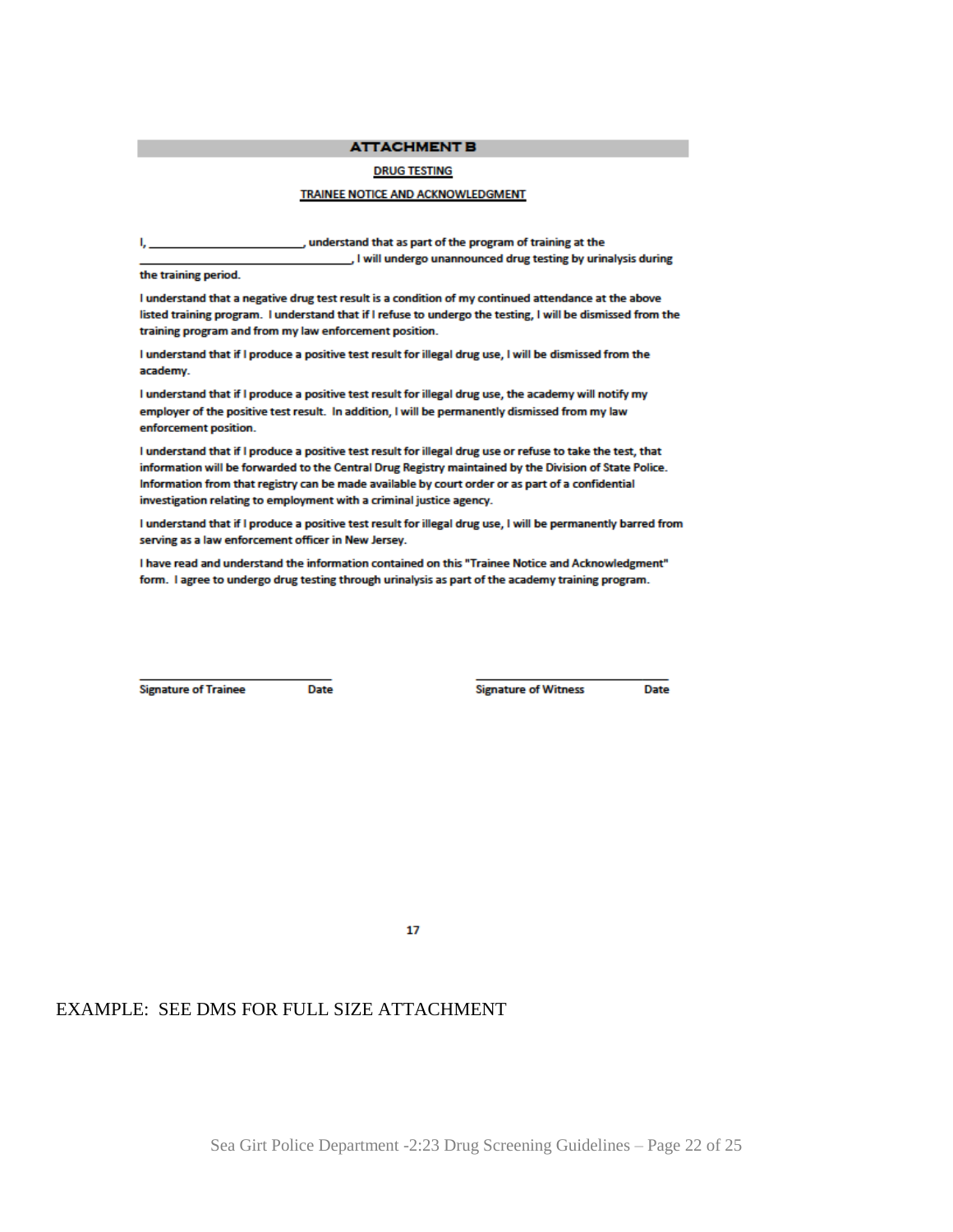#### **ATTACHMENT C**

#### **DRUG TESTING**

#### OFFICER NOTICE AND ACKNOWLEDGMENT

, understand that as part of my employment with

J I am required to undergo unannounced drug testing by urinalysis either through a random drug testing procedure or where there is reasonable suspicion to believe I am illegally using drugs.

I understand that a negative drug test result is a condition of my continued employment as a sworn officer at the above listed department.

I understand that if I produce a positive test result for illegal drug use, it will result in my termination from employment.

I understand that if I refuse to undergo testing, it will result in the same penalties as a positive test for the illegal use of drugs.

I understand that if I produce a positive test result for illegal drug use or refuse to take the test, the information will be forwarded to the Central Drug Registry maintained by the Division of State Police. Information from that registry can be made available by court order or as part of a confidential investigation relating to my employment with a criminal justice agency.

I understand that if I produce a positive test result for illegal drug use, I will be permanently barred from future employment as a law enforcement officer in New Jersey.

I understand that if I resign or retire after receiving a lawful order to submit a urine specimen for drug testing and do not provide the specimen, I shall be deemed to have refused to submit to the drug test.

I have read and understand the information contained on this "Officer Notice and Acknowledgment" form. I agree to undergo drug testing through urinalysis as a condition of my continued employment as required by law.

**Signature of Officer** 

**Date** 

**Signature of Witness** 

**Date** 

18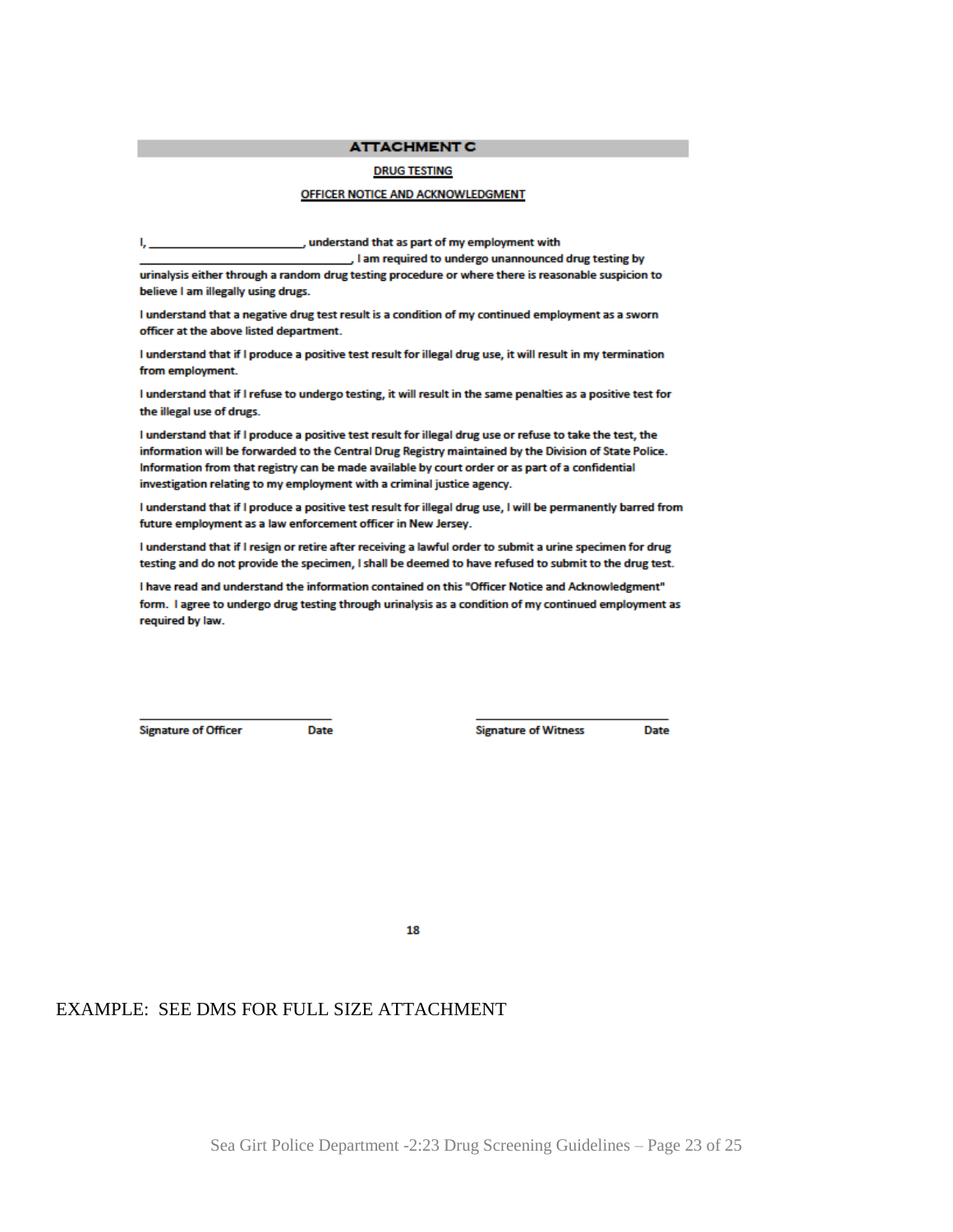#### **ATTACHMENT D**

#### DRUG TESTING MEDICATION INFORMATION

As part of the drug testing process, it is essential that you inform us of all medications you have taken in the last fourteen (14) days. Please carefully complete the information below.

Check all that apply:

\_\_\_\_ A. During the past 14 days I have taken the following medication prescribed by a physician:

| <b>Name of Medication</b> | <b>Prescribing Physician</b> | <b>Date Last Taken</b> |
|---------------------------|------------------------------|------------------------|
|                           |                              |                        |
|                           |                              |                        |
|                           |                              |                        |

B. During the past 14 days, I have taken the following non-prescription medications (cough medicine, cold tablets, aspirin, diet medication, nutritional supplements, etc.)

| <b>Name of Medication</b> | <b>Date Last Taken</b> |
|---------------------------|------------------------|
|                           |                        |
|                           |                        |
|                           |                        |

C. During the past 14 days, I have taken NO prescription or non-prescription medications.

**Social Security Number and Initials** 

Date

19